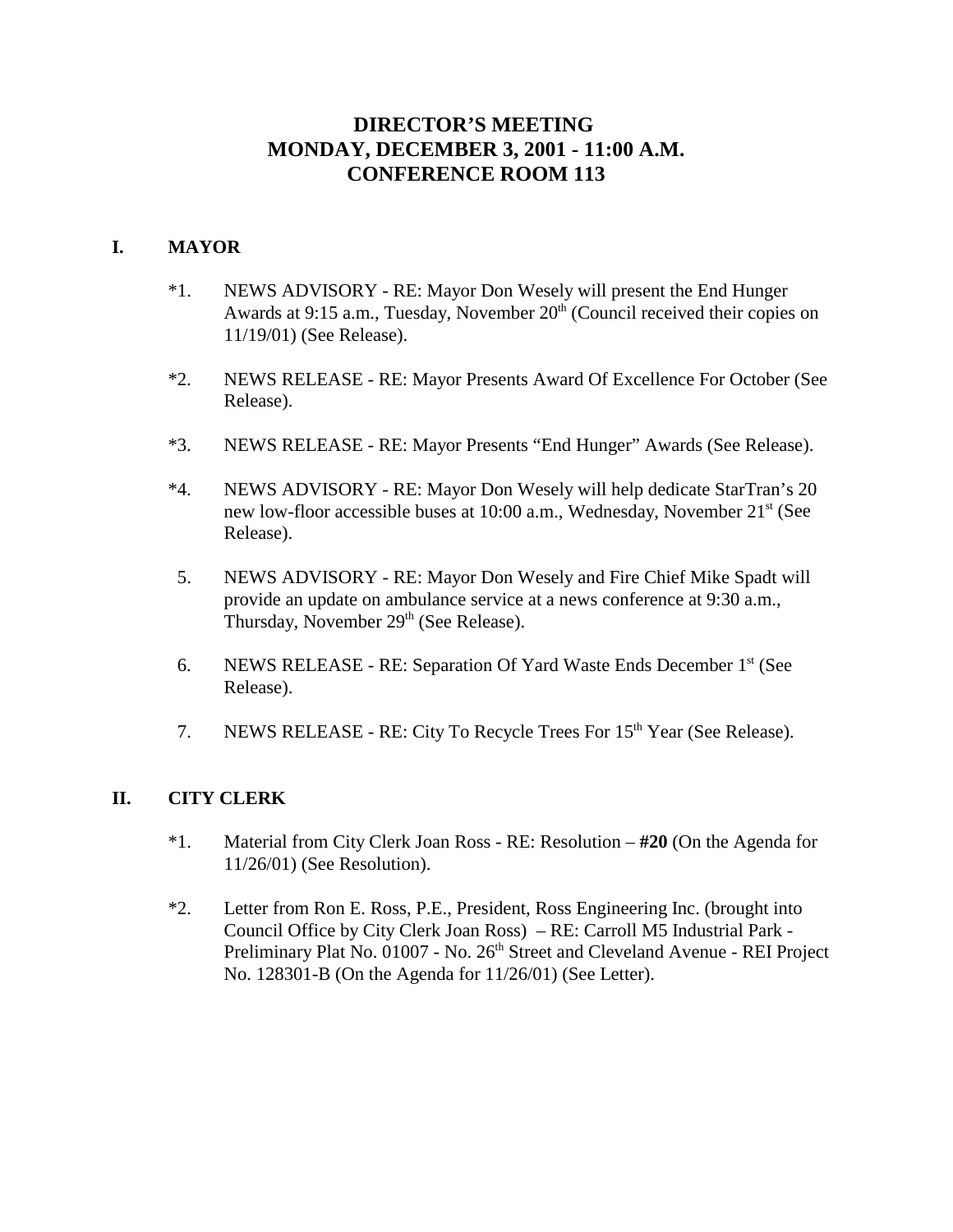### **III. CORRESPONDENCE**

### **A. COUNCIL REQUESTS**

### **ANNETTE McROY**

- 1. OUTSTANDING Request to Public Works & Utilities Department RE: When will Sherwood Drive be surfaced (RFI#82 - 11/9/01)
- 2. OUTSTANDING Request to Public Works & Utilities Department RE: Two Things – Semi Trucks not using the new and improved "X" Street  $\&$  the Sidewalk from the North Bottoms to Oak Lake scheduled for completion (RFI#83 - 11/9/01)
- 3. Request to Public Works & Utilities Department/Urban Development Department - RE: "R" Street concerns (RFI#84 - 11/26/01)

### **JONATHAN COOK**

- 1. OUTSTANDING Request to Public Works & Utilities Department RE: Van Dorn Street, 33<sup>rd</sup> to 40<sup>th</sup> Streets - Speed Limit, Parking, and Arterial Status (RFI#59 - 10/18/01)
- 2. OUTSTANDING Request to Public Works & Utilities Department, Jim Visger RE: Extending width of paving for walking area (RFI#61 - 11/5/01)
- 3. Request to Health Department/Police Department RE: Response to dog barking complaints (RFI#62 - 11/26/01)

### **TERRY WERNER**

- 1. OUTSTANDING Request to Law Department RE: What sort of procedure would it take to add to the Wheel Tax? (RFI#29 - 10/30/01)
- 2. OUTSTANDING Request to Allan Abbott, Public Works & Utilities Department - RE: Train Complaint (RFI#30 - 10/30/01). — **1.) SEE RESPONSE FROM ROGER FIGARD, PUBLIC WORKS & UTILITIES DEPARTMENT RECEIVED ON RFI#30 - 11/26/01**
- 3. Information from Terry Werner to Council RE: Cigarette butt litter (See attached information).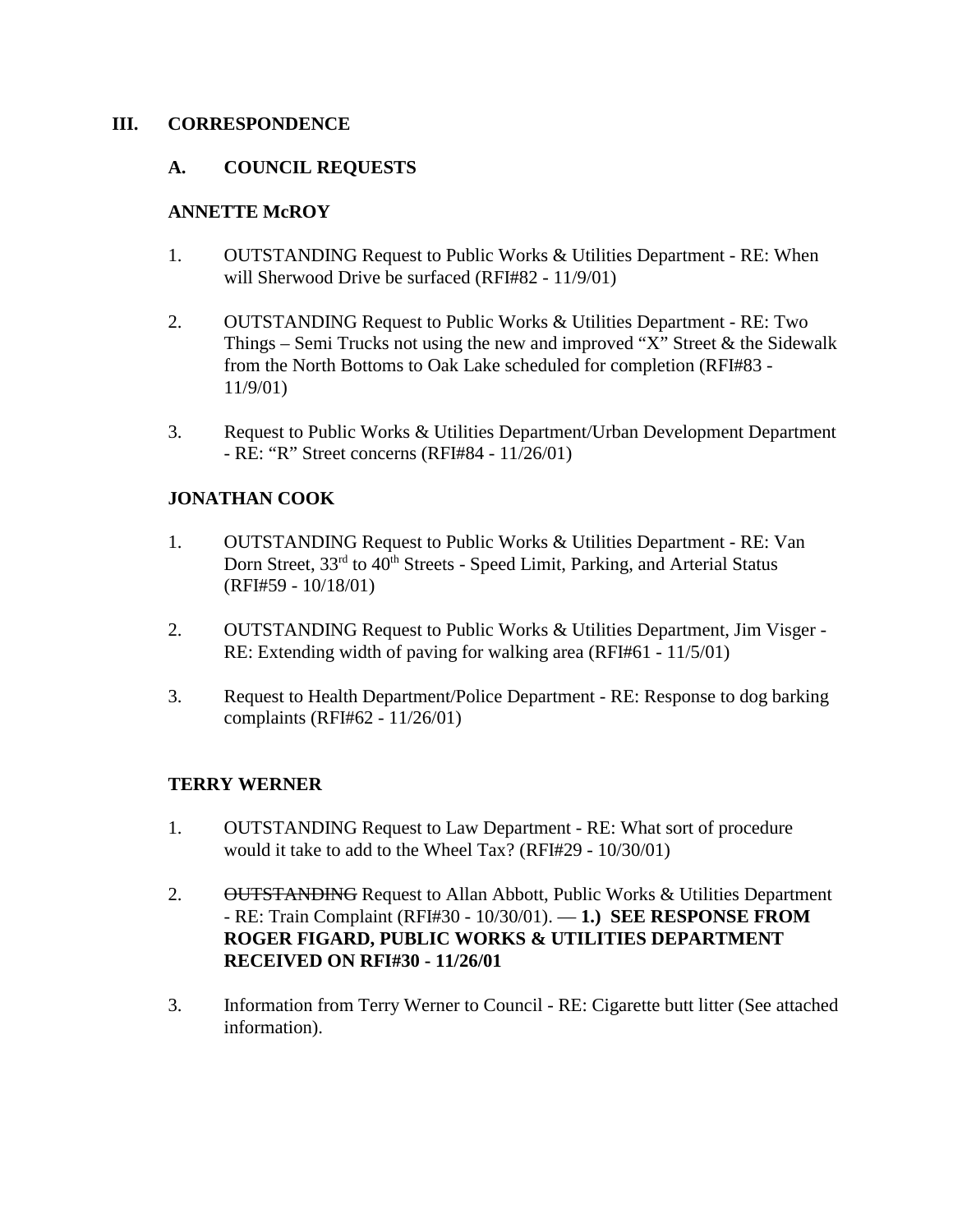# **KEN SVOBODA**

1. OUTSTANDING Request to Allan Abbott, Public Works & Utilities Director -RE: Storm channel drainage at  $26<sup>th</sup>$  & Superior (RFI#6 - 11/07/01). — **1.)** SEE **RESPONSE FROM CHARLES BAKER, PUBLIC WORKS & UTILITIES DEPARTMENT RECEIVED ON RFI#6 - 11/26/01** 

# **COLEEN SENG**

- 1. Request to Public Works, StarTran RE: Problems with the Taxi Service provided by the Handivan Services (RFI#878 - 11/19/01)
- 2. Request to Public Works & Utilities Department RE: Curb repair at  $67<sup>th</sup>$   $68<sup>th</sup>$  & Adams (RFI#879 - 11/19/01)

# **JON CAMP**

1. Letter from Shirley McDaniel to Jon Camp - RE: Complaint with regard to the parking meters on Saturday morning (See Letter).

# **B. DIRECTORS AND DEPARTMENT HEADS**

# **FINANCE/CITY TREASURER**

- \*1. Material from Don Herz & Melinda L. Jones RE: Resolution & Finance Department Treasurer Of Lincoln, Nebraska Investments Purchased Between November 13 and November 16, 2001.
- 2. Material from Don Herz & Melinda J. Jones RE: Resolution & Finance Department treasurer Of Lincoln, Nebraska Investments Purchased Between November 19 and November 21, 2001.
- 3. Material from Joan E. Ross, City Clerk & Melinda J. Jones, City Treasurer RE: Monthly City Cash Report & City of Lincoln-Pledged Collateral Statement - October 31, 2001.

# **HEALTH DEPARTMENT**

- 1. NEWS RELEASE RE: Clean Sweep Kids Win First Place National Award Star City Holiday Parade Litter Free Effort Best In The Nation (See Release).
- 2. NEWS RELEASE RE: 185 Volunteers Make Star City Holiday Parade Litter Free (See Release).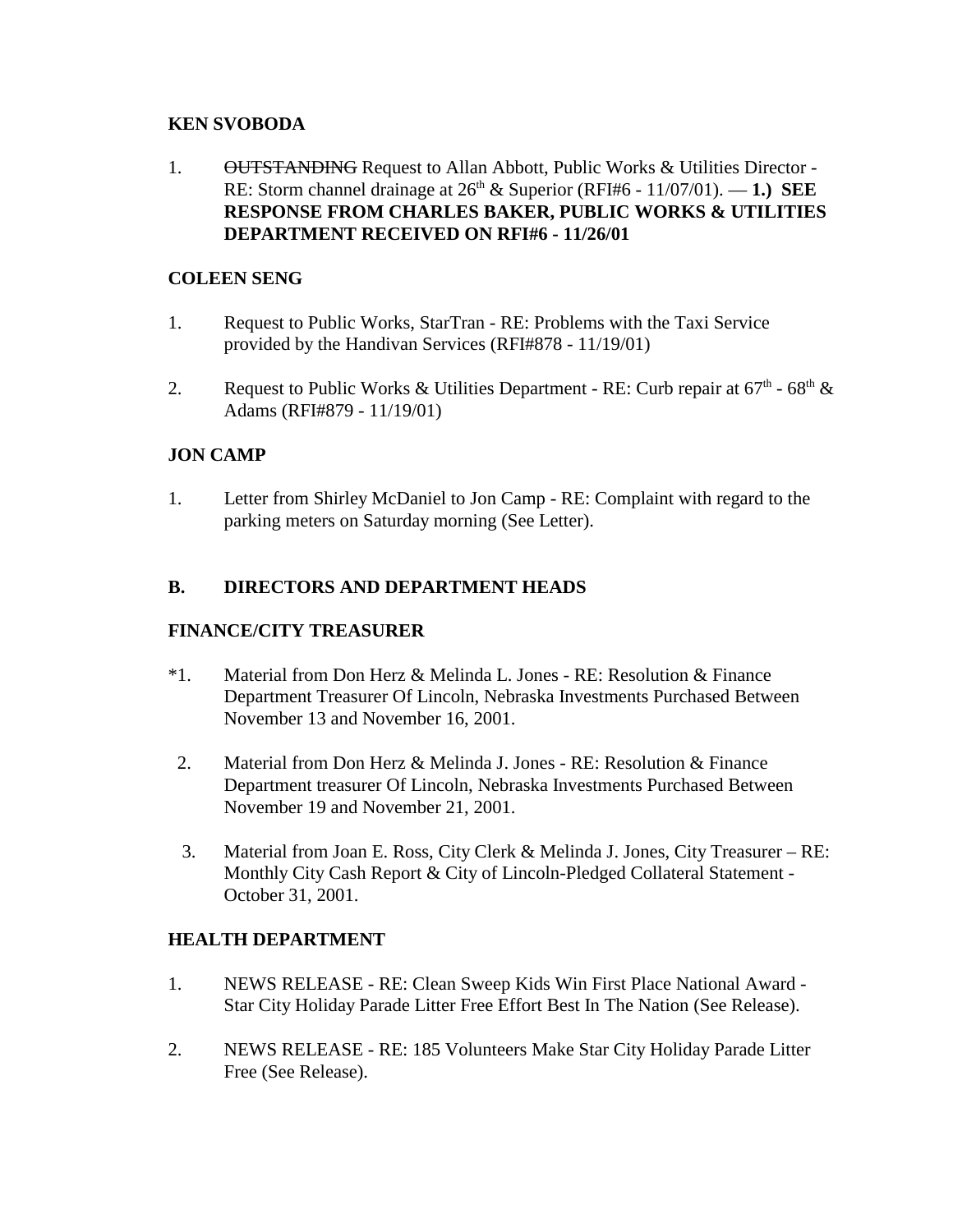### **LIBRARY**

\*1. Director's Report - Lincoln City Libraries - Statistical Report - Monthly Categorical Report - Fund Balances - October 2001.

# **PLANNING**

\*1. Annexation by Ordinance - Effective Date: November 20, 2001 - Ordinance No. 17927 - 275.63 Acres.

# **PLANNING COMMISSION FINAL ACTION . . . . .**

- 1. Special Permit No. 1582A (Amendment to wireless facility fall zone No.  $69<sup>th</sup>$  & Seward Avenue - Resolution No. PC-00722.
- 2. Special Permit No. 1947 (Wireless facility northeast of  $33<sup>rd</sup> \& ^{\circ}$  'O'' Streets) Resolution No. PC-00723.
- 3. Special Permit No. 1949 (Child Care Facility -3341 Pioneers Blvd.) Resolution No. PC-00724.
- 4. Special Permit No. 1950 (Wireless rooftop antenna Union Bank 6801 South 27<sup>th</sup> Street) Resolution No. PC-00725.
- 5. Final Plat No. 01030 Corrected Hartland Homes East  $4<sup>th</sup>$  Addition (So. 84<sup>th</sup>  $\&$ Old Cheney Road) Resolution No. PC-00726.

# **PUBLIC WORKS & UTILITIES DEPARTMENT**

- \*1. E-Mail from Scott Opfer to Kathy Weins, Salt Valley View Neighborhood RE: Warlick & Old Cheney (See E-Mail).
- \*2. Memo from Steve Masters RE: Negotiations on Moving the Water Reservoir from  $84<sup>th</sup>$  & Hwy 2 (See Memo).
- 3. Public Works & Utilities Advisory RE: Sign Advisory (See Advisory).
- 4. Reports from Scott Opfer RE: 1999-2000 Final Reports on the Traffic Studies, Evaluations and Intelligent Transportation Systems (ITS) Planning for Lincoln's Arterial Street System (Council copies placed in their Thursday packets on 11/29/01) (Copy of the Reports on file in the City Council Office).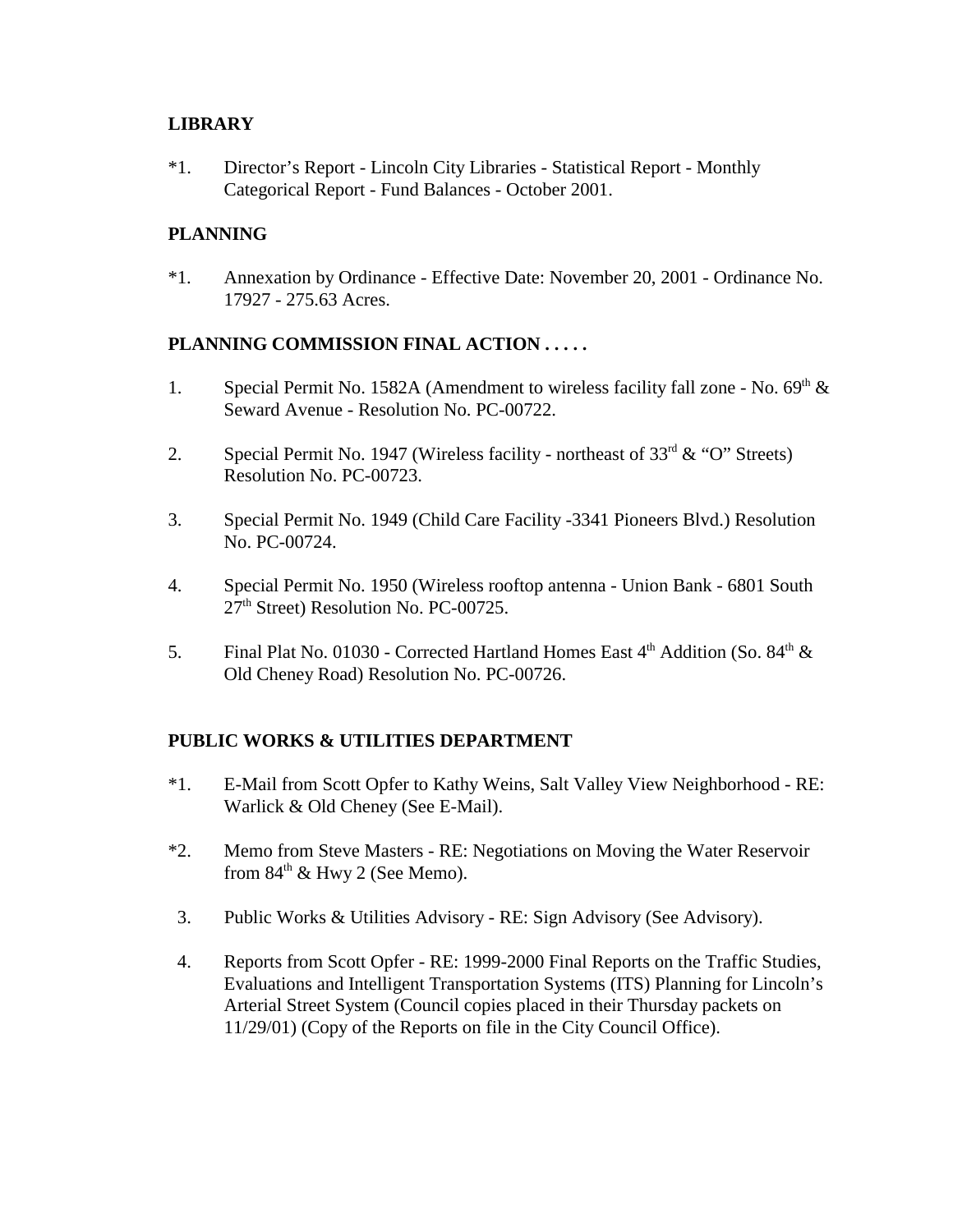# **WEED CONTROL AUTHORITY**

1. Combined Weed Program - City Of Lincoln - November 2001 Monthly Report - Noxious Weed Control Authority.

# **C. MISCELLANEOUS**

- \*1. E-Mail from David T. Bentz RE: A recent discovery of his about an apparently new policy adopted between the Lincoln Police Department and Animal Control Office (See E-Mail).
- \*2. E-Mail from Tony Braga, Consumer Advocate RE: Equity of Access (See E-Mail).
- \*3. E-Mail from Jim Johnson RE: Thanks to all seven of you for your spirited debate on redistricting (See E-Mail).
- \*4. E-Mail from Peggy Struwe, President of the Hawley Area Neighborhood Association - RE: Redistricting (See E-Mail).
- \*5. E-Mail from Dan Haase RE: Council v. Citizen Werner (See E-Mail).
- \*6. Three E-Mail's RE: Citizens comments regarding Terry Werner's choice of subject matter at his news conference (See E-Mail's).
- \*7. Letter from Brandon Chrastil RE: The Salt Creek Tiger Beetle (See Letter).
- 8. Letter from Walter Hutchison, President Hutchison Beverages Inc. DBA Popeyes - RE: Yesterday 25 to 30 used car dealers joined the West "O" Business Association and passed a proposal to have that organization go on record endorsing the special permit to eliminate any setback for cars for sale - this would apply to all dealers on West"O" (See Letters).
- 9. Letter from Gregory S. Nielsen, Treasurer, Southfork Homeowners Association, Buckley, Sitzman & Nielsen, Certified Public Accountants – RE: The letter of October 30, 2001 from Roger A. Figard regarding the damages done to the property of Southfork Homeowners Association by the  $70<sup>th</sup>$  Street widening project is a feeble attempt to deny culpability (See Letter).
- 10. E-Mail from Gerald & JoAnn Bartek RE: Pine Lake Neighborhood Opposed to the annexation , but wish to be accepted into the City with the stub roads remaining closed (See E-Mail).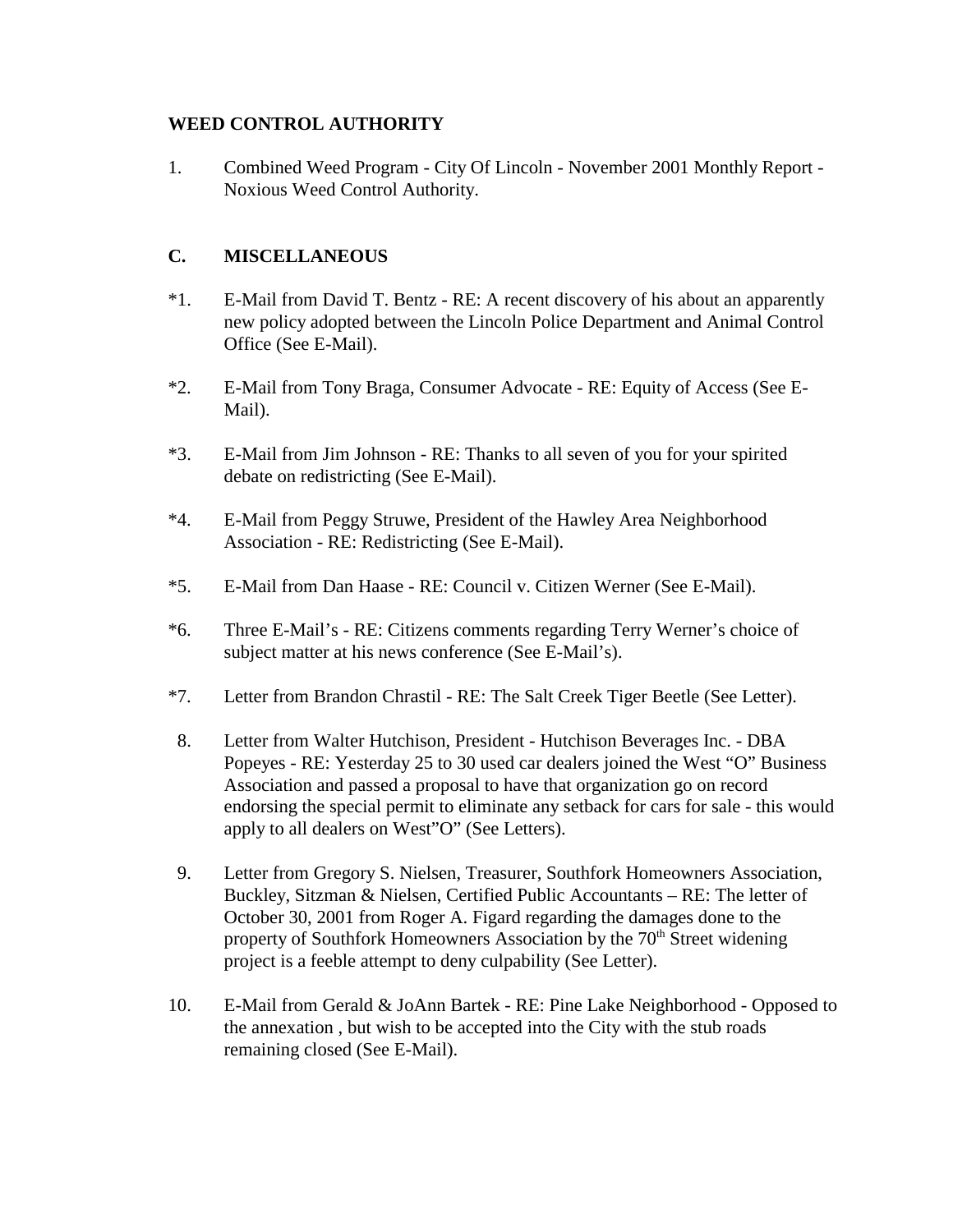- 11. Letter from Cy Miller to the Members of the Lincoln/Lancaster County Transportation Task Force — RE: Respectfully submitting the following thoughts for you to ponder as you consider the growth of Lincoln, the future movement of traffic and public transportation needs (See Letter).
- 12. Material from Bob McDowell, Owner, A-1 Pawn Shop (Letter also from other Lincoln Pawnbrokers) – RE: Hereby request the LMC, Section 5.34.050, and Section 5.42.070, be restored to the original language prior to the July 30, 2001 action by the Lincoln City Council, which allows pawn shops forms to be legibly written in ink, and which is identical to Nebraska State Statutes (See Material).
- 13. E-Mail from Lisa J. Good RE: Found the site with the "zoning" regarding property at 3023 Arlington (See E-Mail).
- 14. E-Mail from Lyle Bigley RE: Has a lot of concerns about increase in traffic on Superior Street (See E-Mail).
- 15. E-Mail from Lyle Bigley RE: Has a question about eminent domain (See E-Mail).

# **IV. DIRECTORS**

# **V. CITY COUNCIL MEMBERS**

# **VI. ADJOURNMENT**

# **\*HELD OVER FROM NOVEMBER 26, 2001.**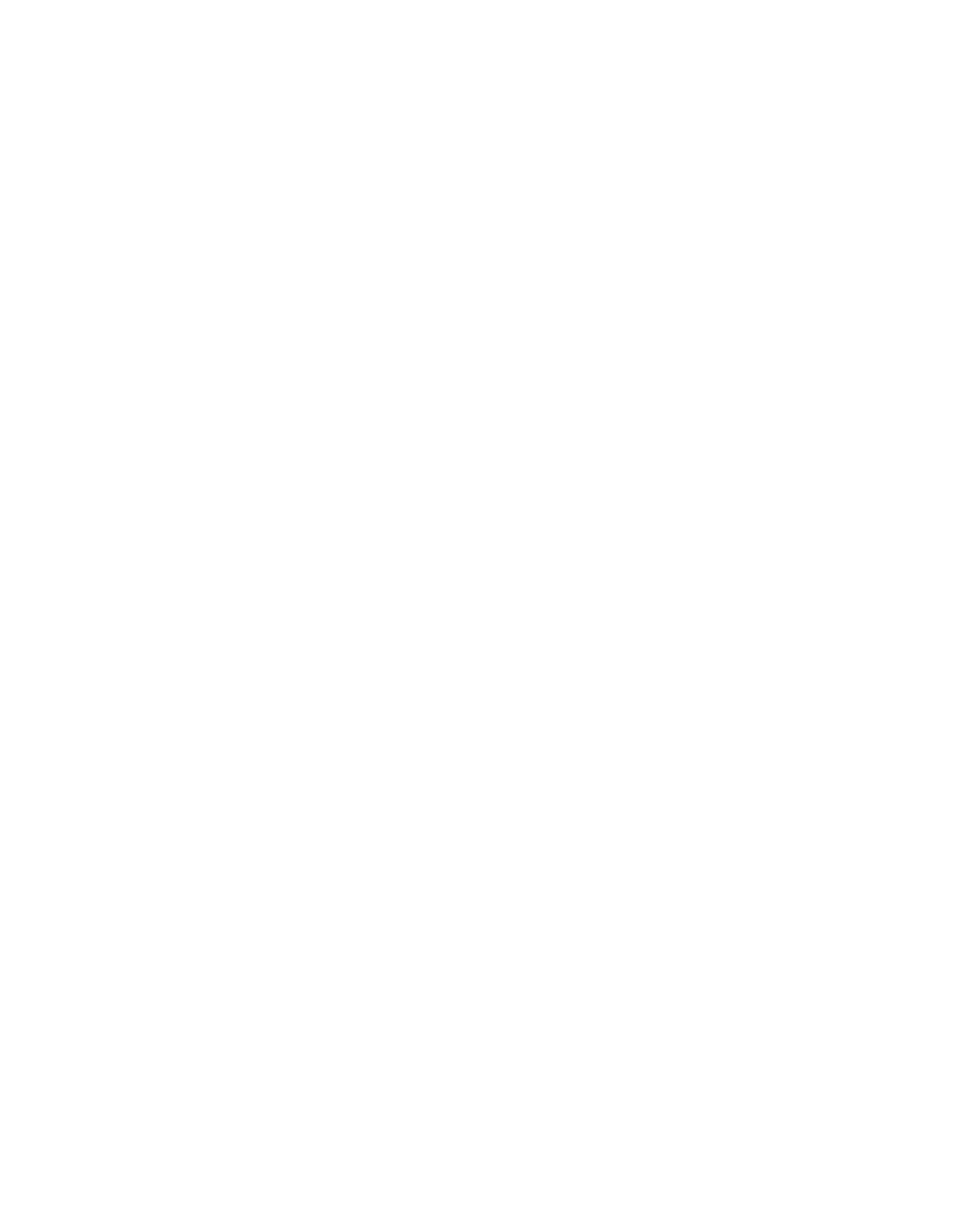# **DIRECTOR'S MEETING MINUTES MONDAY, DECEMBER 3, 2001 CONFERENCE ROOM 113**

**Council Members Present:** Annette McRoy, Chair; Jonathan Cook, Vice-Chair; Coleen Seng, Jon Camp, Ken Svoboda, Glenn Friendt, Terry Werner.

**Others Present:** Mayor Don Wesely, Mark Bowen, Ann Harrell, Amy Tejral, Lin Quenzer, Mayor's Office; City Clerk, Joan Ross; Dana Roper, City Attorney; Directors and Department Heads; Darrell Podany, Aide to Council Members Camp, Friendt, & Svoboda; Tammy Grammer, City Council Staff and Mark Andersen, Lincoln Journal Star Representative.

#### **I. MAYOR**

Mayor Don Wesely stated to Council that first, he passed out to them a correspondence dealing with the LB 692 funds. Mayor Wesely stated to Council that these funds are from the tobacco settlement account that they had set up some years ago with legislature and now they are in the position to start releasing some of that money. Mayor Wesely stated to Council that this has been discussed by the Health Board and they have a strategy on how they would like to spend the money, which is outlined in the material that he handed out to them. [Copy of this material is on file in the City Council Office] Mayor Wesely stated to Council that his response to it is to 'okay' that strategy and what he would like to do is sometime after the  $1<sup>st</sup>$  of the year, he would like to have Bruce Dart come in and talk about where they are going with it. Mayor Wesely indicated to Council that he thinks it would be helpful to them, so he is asking to have a Pre-Council Meeting on this issue to discuss it further with them. Ms. McRoy stated to Mayor Wesely that she thinks it is on their schedule. Mayor Wesely stated to Ms. McRoy okay.

Mayor Don Wesely stated to Council that he thinks a Pre-Council Meeting in January regarding the Ambulance Services will be in order. Mayor Wesely stated to Council that they did announce last week that the Ambulance Service has achieved the standards on response time and had reached a 94% response time in 8 minutes or less and like wise their bill collection rate is over 73%. Mayor Wesely stated to Council that they have also hired a Collection Agency, which they'll add to it and they will be on staff here in the next few weeks. So, they are glad to have a chance to come back and go over it with them. Discussion continued with Council and Mayor Wesely on this issue with comments and questions from the Council. After discussion, Council decided that they would like to have two separate Pre-Council Meetings:  $-$  #1.) Pre-Council Meeting regarding Ambulance Service and #2.) Pre-Council Meeting regarding the Audit and Financial issue. Mayor Wesely stated to Council that would be great, what ever they want to do is fine with him. Ms. McRoy asked Tammy Grammer to make a note for Joan Ray about scheduling these two separate Pre-Council Meetings on these two issues after the  $1<sup>st</sup>$  of the year. Ms. Grammer stated to Ms. McRoy that she will let Joan [Ray]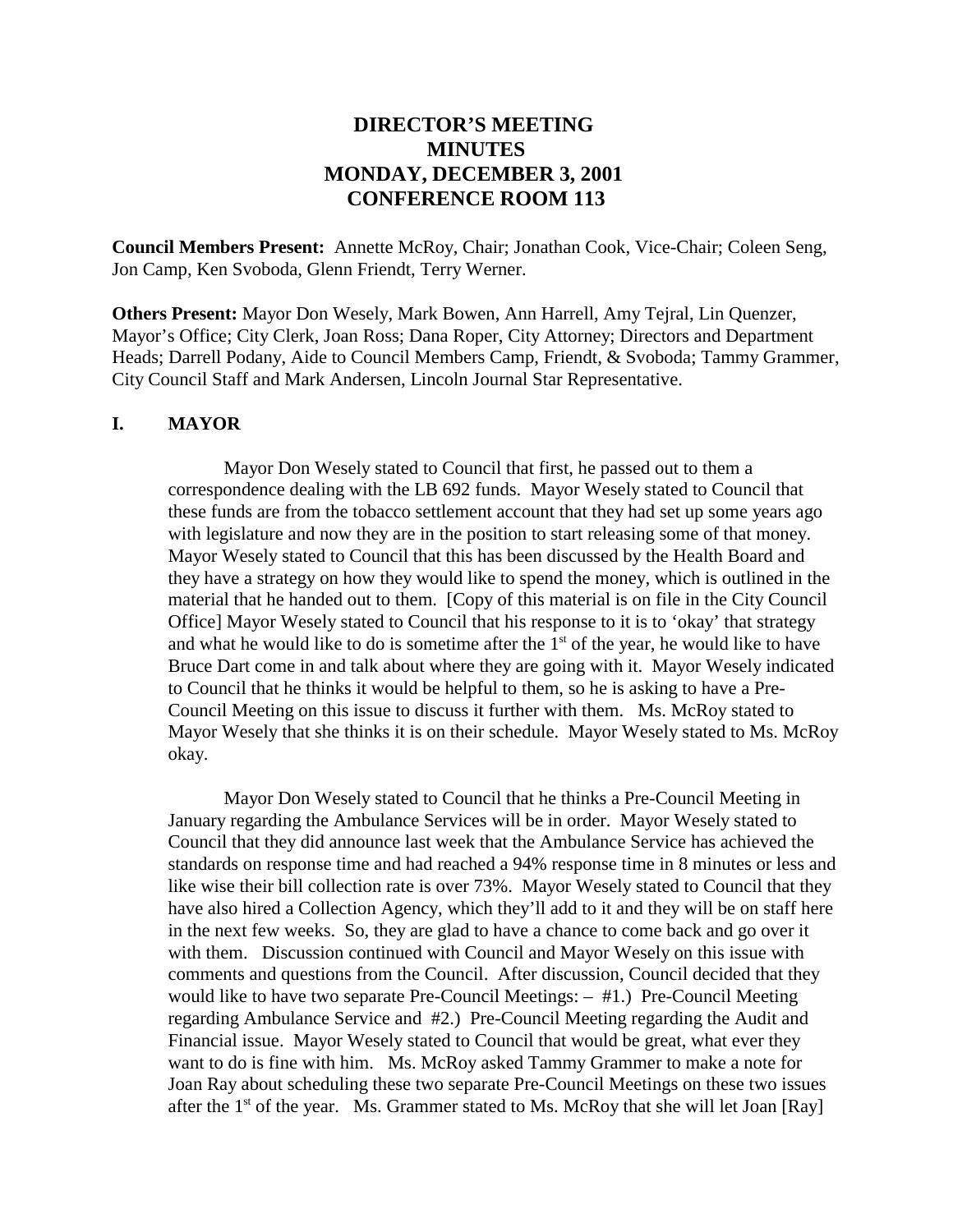know.

Mayor Don Wesely stated to Council that this morning he talked about the "Rococo" event and on December  $19<sup>th</sup>$  [Wednesday] from 4:00 p.m. to 6:00 p.m. is a DLA event. Mayor Wesely stated to Council that they have also asked for a separate event for just Elected Officials. So, they were asking about December  $12<sup>th</sup>$  [Wednesday] from 5:00 p.m. to 7:00 p.m., if Council would be available to attend this special event at the "Rococo". [Most of the Council Members indicated to Mayor Wesely that December  $12<sup>th</sup>$  would work out for them, but Mr. Friendt stated that he will not be able to attend]. Mayor Wesely stated to Council that he thinks they will like it a lot and indicated that the County Board and the State Senators will be invited as well. Mayor Wesely stated to Council that they will get a formal invite within the next few days for this event.

Mayor Don Wesely stated to Council that at this point the Congress has money in for Antelope Valley that Congressman Bereuter and Senator Ralston have been working on, which is \$1.6 million. Mayor Wesely stated to Council that they had asked for \$2.6 million, so it's less than what they had hoped for, but with the budget situation they're still glad to have the help. Mayor Wesely stated to Council that there's also \$700,000, which had previously been appropriated and so that puts them over \$2 million for the year, which is really substantial.

Mayor Don Wesely stated to Council that they unveiled StarTran's 20 new lowfloor accessible buses and they're pretty impressive.

Mayor Don Wesely stated to Council that they also had an "End Hunger" Award and he wanted to note that Wende Baker got the lifetime achievement award. Mayor Wesely stated to Council that Wende [Baker] is really spectacular and she has done such a good job for them. Mayor Wesely stated to Council that Scott Young is taking over and he'll be a great representative too.

Mayor Don Wesely stated to Council that they received some correspondences and one of them deals with the Pawnbroker's and if they don't mind, he would like Jim Peschong to come and discuss this issue with them. Mayor Wesely stated to Council that as they recall, they passed an Ordinance change, which required more clarity in the forms that they fill out and there's some objection to it. Mayor Wesely stated to Council that he thought Jim [Peschong] could shed some light on this issue. Mayor Wesely asked Jim Peschong to come up and discuss this issue with Council. [Jim Peschong passed out some example forms to Council to take a look at] Mr. Peschong went over the example forms that he passed out to them. Mr. Peschong stated to Council that they do have one Pawnbroker who has chosen not to type the slips and he has received a couple of citations and he's working on that through the Court system from the City Attorney's Office. Mr.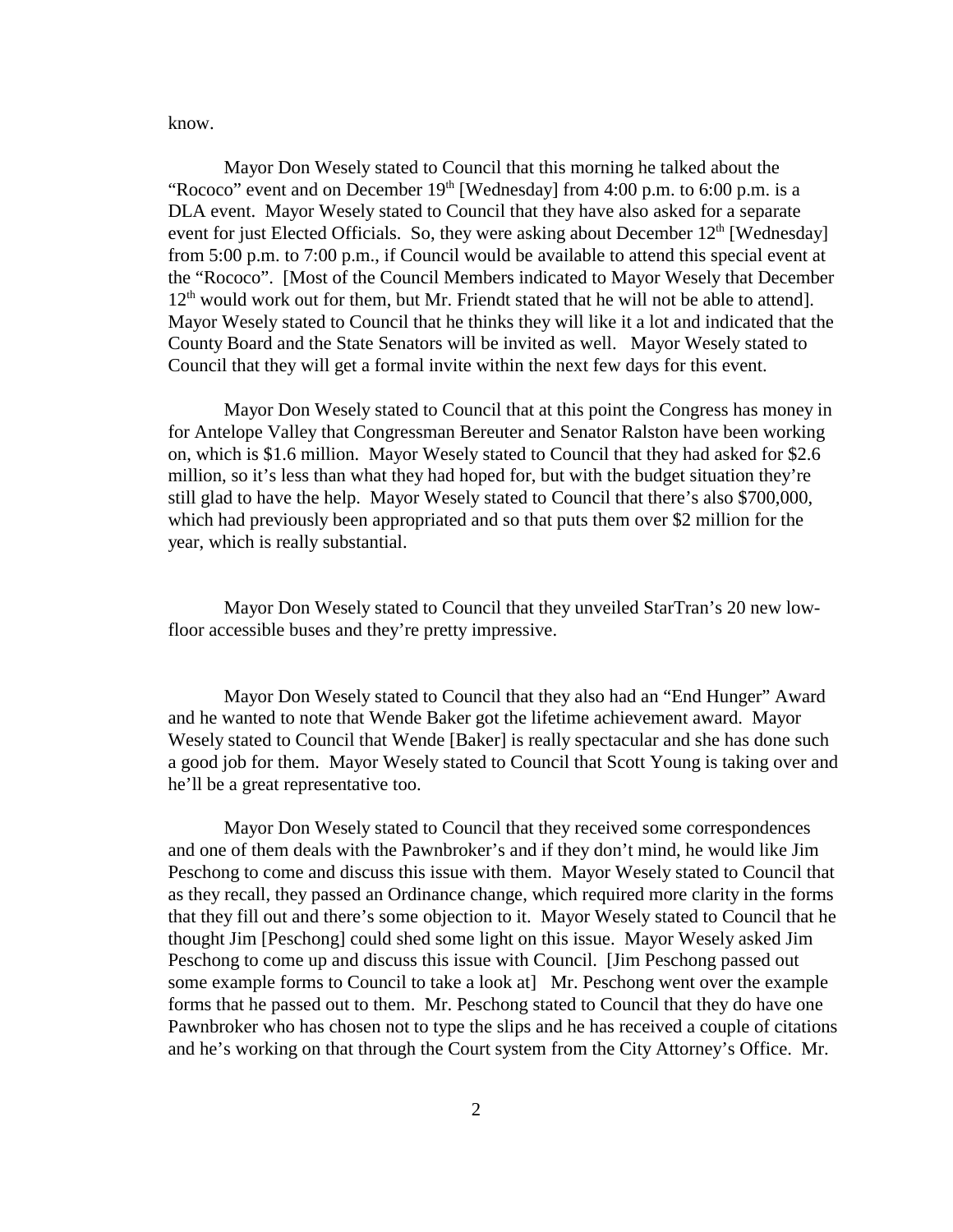Peschong stated to Council that they had a problem on handwriting and readability of it, so now they have to type it, so they can read it and know what it is that they do have or that's being pawned. Mr. Peschong stated to Council that it has been a real problem for them for years and they researched around on it from other States. Mr. Werner stated that he would like to bring this forth and hear from the Pawn dealers and asked Mr. Peschong if he would be willing to come to the Public testimony and present this information again. Mr. Peschong stated to Mr. Werner 'yes'. Ms. McRoy asked Dana Roper how would they reconsider this because it hasn't been a year yet. Mr. Roper stated to Ms. McRoy that they would have to have a hearing on it. Mr. Roper stated to Ms. McRoy that a Pre-Council Meeting might be the most appropriate thing because it's the law now. Mr. Roper indicated to Ms. McRoy that they could amend the law and have it up for Public Hearing because it is signed and effective, so they can't reconsider it now that they would have to start over on it and a Pre-Council would be a logical way to do that. Discussion continued with Council and Jim Peschong on this issue with comments and questions from the Council. After an extended discussion, Mayor Wesely stated to Council that they still support this policy change and they think it is working. Ms. McRoy stated that she will call them.

Mayor Don Wesely stated to Council that the Star City Parade is on Saturday and hopefully the weather will hold up for them.

Mayor Don Wesely stated to Council that he did have a chance to go to the announcement of the new State Fair Manager and he comes on board in January. Mayor Wesely stated to Council that he would like to bring him by to met with them at their convenience. Mayor Wesely commented to Council that he has a lot of hope for him, that he seems very sharp and honest. Mayor Wesely stated to Council that he has been in Tulsa for many years at the State Fair and they have a different deal and indicated that they have State Fairs, but they have the Tulsa State Fair and the Open City State Fair. Mayor Wesely stated to Council that he ran the Tulsa State Fair and ran a year-around operation, but he had a 430,000 square foot building and that's just unbelievable. Mayor Wesely stated to Council that he sounds very interested in partnering with the City, the University and the State. Mayor Wesely stated to Council the moment he gets back in January, he had already asked about a chance to met with them. Ms. McRoy stated to Mayor Wesely okay.

Mayor Don Wesely stated to Council the last thing he wanted to do is update them on an item that's on the Agenda, which is the Eminent Domain issue on the Mega-Plex Project. Mayor Wesely stated to Council that they have Douglas Theaters and the developer working out hopefully agreeing to the purchase through that process and that communication is occurring, but they felt in light of the time [inaudible] that they have to take precautionary steps of asking for the moratorium review to be sure in case things don't go. Mayor Wesely stated to Council that things look good now, but you never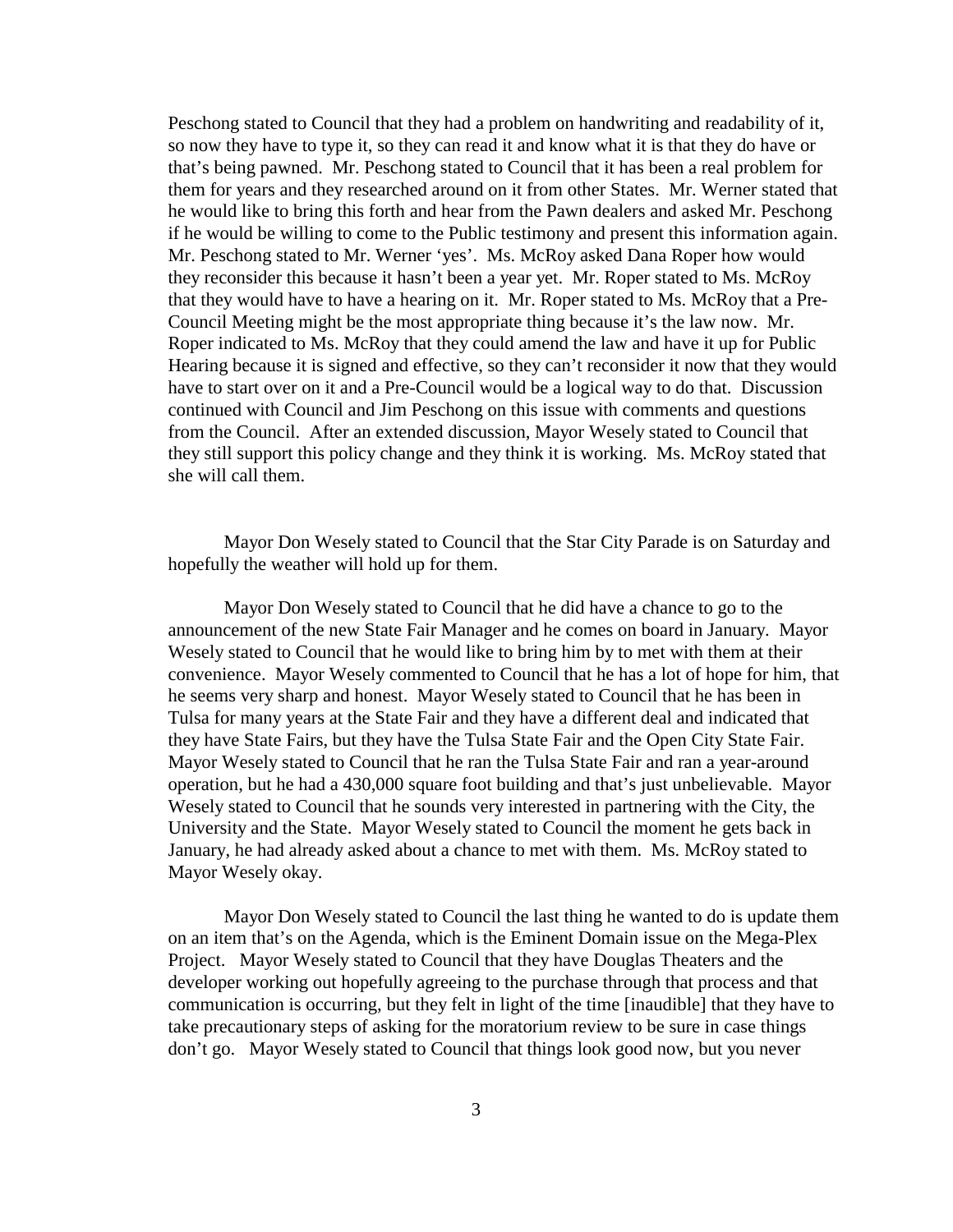know, so that's why this is back and commented again that things haven't gone bad that things are still going well, but just in case they have any problems with it.

- \*1. NEWS ADVISORY RE: Mayor Don Wesely will present the End Hunger Awards at 9:15 a.m., Tuesday, November  $20<sup>th</sup>$  (Council received their copies on 11/19/01). — NO COMMENTS
- \*2. NEWS RELEASE RE: Mayor Presents Award Of Excellence For October. NO COMMENTS
- \*3. NEWS RELEASE RE: Mayor Presents "End Hunger" Awards. Mayor Don Wesely mentioned this award during his comments to Council under "I. Mayor". (See that discussion)
- \*4. NEWS ADVISORY RE: Mayor Don Wesely will help dedicate StarTran's 20 new low-floor accessible buses at 10:00 a.m., Wednesday, November 21<sup>st</sup>. — Mayor Don Wesely mentioned this issue during his comments to Council under "I. Mayor". (See that discussion)
- 5. NEWS ADVISORY RE: Mayor Don Wesely and Fire Chief Mike Spadt will provide an update on ambulance service at a news conference at 9:30 a.m., Thursday, November  $29<sup>th</sup>$ . — Mayor Don Wesely discussed this issue during his comments to Council under "I. Mayor". (See that discussion).
- 6. NEWS RELEASE RE: Separation Of Yard Waste Ends December  $1<sup>st</sup>$ .  $\longrightarrow$  NO **COMMENTS**
- 7. NEWS RELEASE RE: City To Recycle Trees For 15<sup>th</sup> Year. NO **COMMENTS**

#### **II. CITY CLERK**

City Clerk Joan Ross stated to Council that she doesn't have anything on the Agenda to highlight for them, unless one of them saw something.

Ms. McRoy stated to City Clerk Joan Ross that they just talked about some items before the Director's Meeting that are on the Pending list that they want to delay the Public Hearing to December  $17<sup>th</sup>$ . City Clerk Joan Ross stated to Ms. McRoy okay.

Ray Hill stated to Council that in regards to Item 3 [Vacating the south half of Pine Lake Road west of South 14<sup>th</sup> Street] that on the Fact Sheet it made reference to the fact that the north half of the Pine Lake Road was Pending before the City Council, which they probably recall the Council did vote on vacating only the south half of it and when they did the north half went away. So, if the north half wants to come back they'll have to come back through the process and stated that he just wanted to clarify that Fact Sheet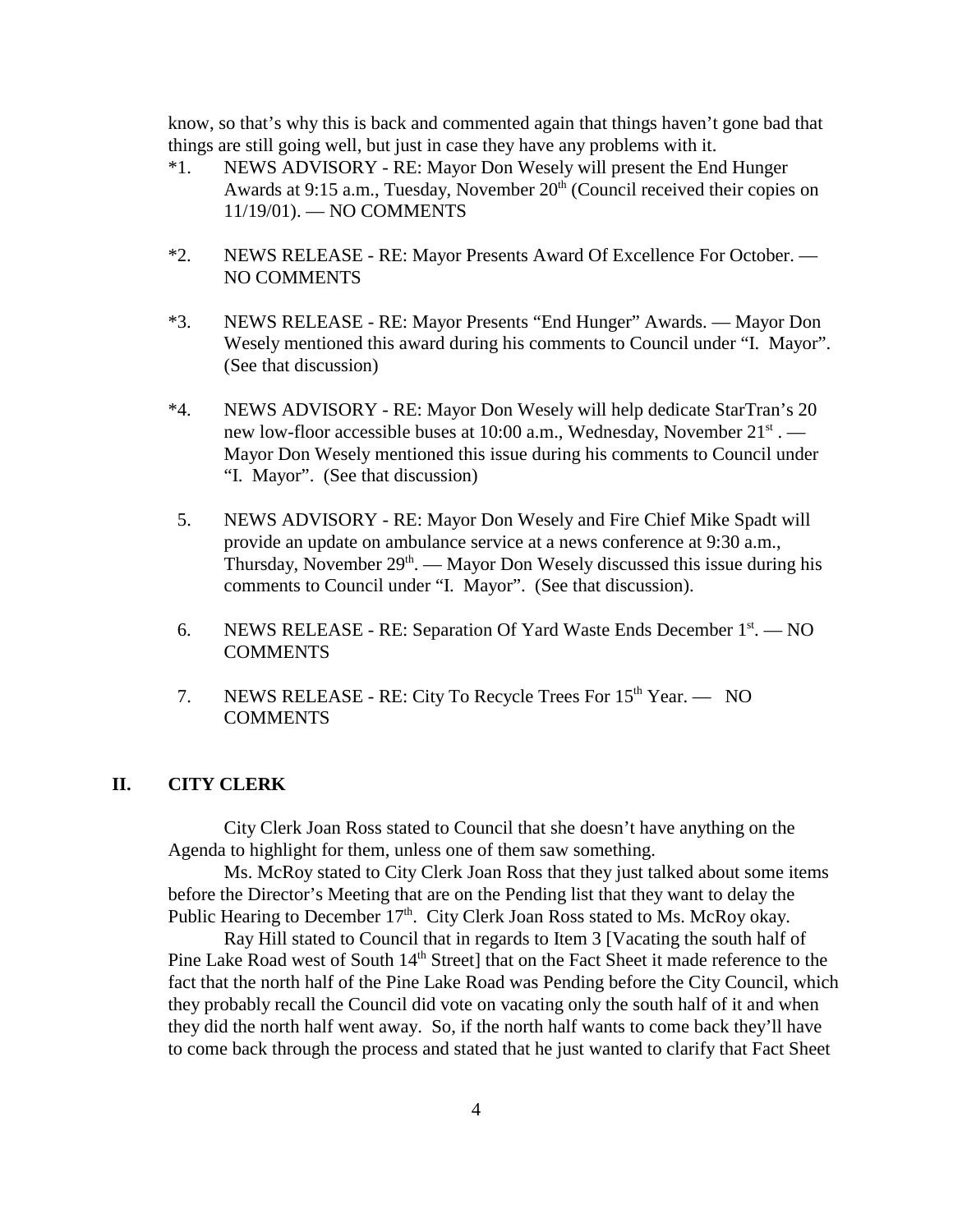that the north half is not on their Pending list.

Nicole Fleck-Tooze stated to Council that in regards to Item 31 [Accepting and approving the preliminary plat of Carroll M5 Industrial Park with waivers of the required sidewalks, stormwater detention, and reduction of the minimum centerline radius for curves, on property generally located at North  $27<sup>th</sup>$  Street and Cleveland Avenue] she just wanted to point out to them that the waivers that are before them for reconsideration are the waivers for the stormwater detention and reduction of the minimum centerline radius for curves which they supported and the waivers for the required sidewalks that they do not support.

Mr. Cook asked the Planning Department about an item on the Miscellaneous Referral Sheet regarding the Special Permit No. 1941- [Application of Gerhart Kebraei to be able to park business cars (used car dealership) up front for exposure to the public on property located at  $29<sup>th</sup>$  & Cornhusker] and stated that he was wondering how this item relates to their Special Permit thing that they are dealing with when they talk about it at a Pre-Council Meeting.

Ray Hill stated to Mr. Cook that they are in the process of reviewing a Special Permit for parked vehicles in their front yard around  $31<sup>st</sup>$  & Cornhusker. Mr. Cook asked Mr. Hill so this would be effective by a change, if they made one. Mr. Hill stated to Mr. Cook 'yes' in the new ones, but it depends upon when they would make the change.

[City Clerk Joan Ross comments inaudible - a lot of static background noise on tape, can't understand what she is saying]

- \*1. Material from City Clerk Joan Ross RE: Resolution **#20** (On the Agenda for 11/26/01). — NO COMMENTS
- \*2. Letter from Ron E. Ross, P.E., President, Ross Engineering Inc. (brought into Council Office by City Clerk Joan Ross) – RE: Carroll M5 Industrial Park - Preliminary Plat No. 01007 - No. 26<sup>th</sup> Street and Cleveland Avenue - REI Project No. 128301-B (On the Agenda for 11/26/01). — NO COMMENTS

### **III. CORRESPONDENCE**

#### **A. COUNCIL REQUESTS**

#### **ANNETTE McROY**

1. OUTSTANDING Request to Public Works & Utilities Department - RE: When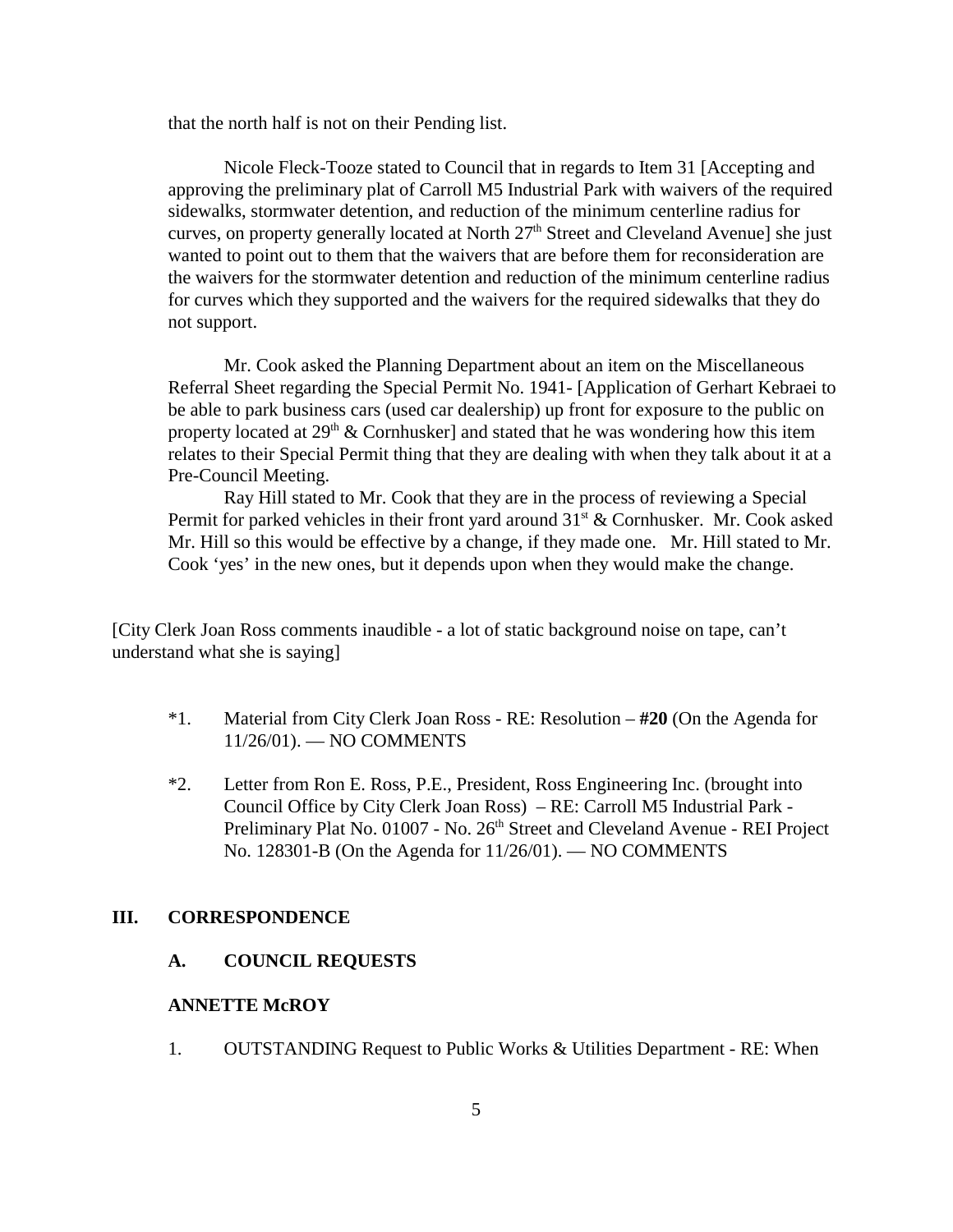will Sherwood Drive be surfaced (RFI#82 - 11/9/01). — NO COMMENTS

- 2. OUTSTANDING Request to Public Works & Utilities Department RE: Two Things – Semi Trucks not using the new and improved "X" Street  $\&$  the Sidewalk from the North Bottoms to Oak Lake scheduled for completion (RFI#83 - 11/9/01). — Ms. McRoy stated to Tammy Grammer that this Request For Information (#83) was answered through an E-Mail, so she can remove it from the Agenda. Ms. Grammer stated to Ms. McRoy okay.
- 3. Request to Public Works & Utilities Department/Urban Development Department - RE: "R" Street concerns (RFI#84 - 11/26/01). — NO COMMENTS

### **JONATHAN COOK**

- 1. OUTSTANDING Request to Public Works & Utilities Department RE: Van Dorn Street, 33<sup>rd</sup> to 40<sup>th</sup> Streets - Speed Limit, Parking, and Arterial Status (RFI#59 - 10/18/01). — Mr. Cook stated that he is still waiting for responses to his Requests For Information (RFI#59, RFI#61 & RFI#62).
- 2. OUTSTANDING Request to Public Works & Utilities Department, Jim Visger RE: Extending width of paving for walking area (RFI#61 - 11/5/01). — Mr. Cook mentioned this Request For Information (RFI#61) under "A. Council Requests - Jonathan Cook #1".
- 3. Request to Health Department/Police Department RE: Response to dog barking complaints (RFI#62 - 11/26/01). — Mr. Cook mentioned this Request For Information (RFI#62) under "A. Council Requests - Jonathan Cook #1".

#### **TERRY WERNER**

- 1. OUTSTANDING Request to Law Department RE: What sort of procedure would it take to add to the Wheel Tax? (RFI#29 - 10/30/01). — Mr. Werner stated to Tammy Grammer that she can remove this Request For Information (#29) off of the Agenda. Ms. Grammer stated to Mr. Werner okay.
- 2. OUTSTANDING Request to Allan Abbott, Public Works RE: Train Complaint (RFI#30 - 10/30/01). - **1.) SEE RESPONSE FROM ROGER FIGARD, PUBLIC WORKS & UTILITIES DEPARTMENT RECEIVED ON RFI#30 - 11/26/01. --** Mr. Cook stated to Council that he also talked to Roger Figard about this problem. Mr. Cook stated that he thinks the time periods (7:00 a.m.- 9:00 a.m. & 4:00 p.m.-6:00 p.m.) that Roger Figard outlined in his letter are to narrow and if there are only four trains a week going on that track, surely they could schedule them for night times or at least late mornings or sometime when it is less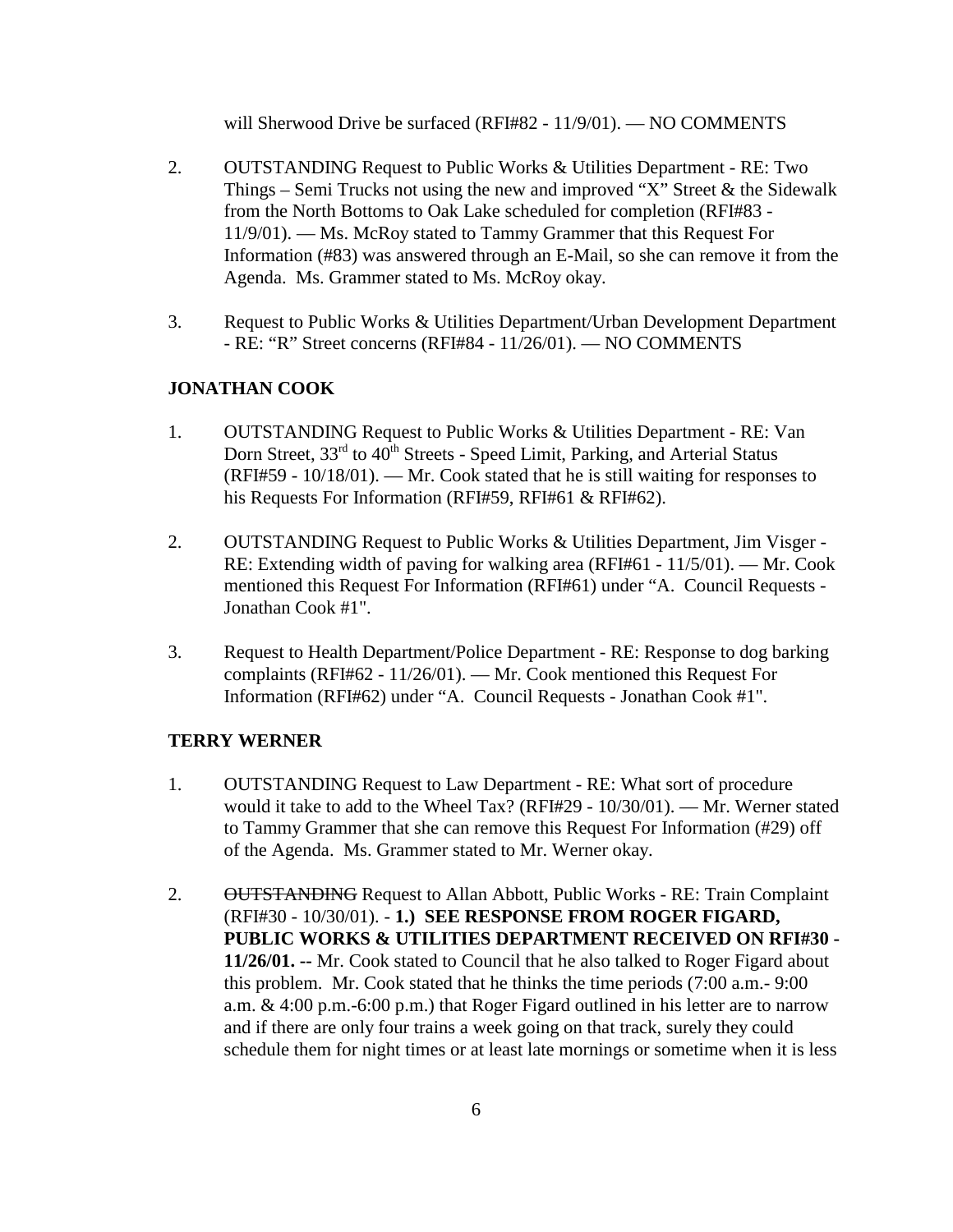heavy traffic. Mr. Cook stated that he passed his thoughts onto Mr. Figard. Allan Abbott stated to Mr. Cook that he will check on it for him.

 3. Information from Terry Werner to Council - RE: Cigarette butt litter. — NO **COMMENTS** 

### **KEN SVOBODA**

1. OUTSTANDING Request to Allan Abbott, Public Works & Utilities Director -RE: Storm channel drainage at  $26<sup>th</sup>$  & Superior (RFI#6 - 11/07/01). — 1.) SEE **RESPONSE FROM CHARLES BAKER, PUBLIC WORKS & UTILITIES DEPARTMENT RECEIVED ON RFI#6 - 11/26/01. —** Mr. Svoboda 'thanked' the Public Works & Utilities Department for addressing this issue for him. Mr. Svoboda stated to Tammy Grammer that she can remove this Request For Information (#6) off of the Agenda. Ms. Grammer stated to Mr. Svoboda okay.

### **COLEEN SENG**

- 1. Request to Public Works, StarTran RE: Problems with the Taxi Service provided by the Handivan Services (RFI#878 - 11/19/01). — NO COMMENTS
- 2. Request to Public Works & Utilities Department RE: Curb repair at  $67<sup>th</sup>$   $68<sup>th</sup>$  & Adams (RFI#879 - 11/19/01). — Ms. Seng stated to Allan Abbott that if this Request For Information (#879) has not already been answered, she would like him to have his most diplomatic writer correspond with this gentleman. Mr. Abbott stated to Ms. Seng okay.

#### **JON CAMP**

1. Letter from Shirley McDaniel to Jon Camp - RE: Complaint with regard to the parking meters on Saturday morning. — NO COMMENTS

#### **B. DIRECTORS AND DEPARTMENT HEADS**

#### **FINANCE/CITY TREASURER**

\*1. Material from Don Herz & Melinda L. Jones - RE: Resolution & Finance Department Treasurer Of Lincoln, Nebraska Investments Purchased Between November 13 and November 16, 2001. — Mr. Camp stated to Don Herz that on the interest rates that they are receiving how is this stacking up against their budget and asked if they are starting to loss some of that interest on these reserves. Mr. Herz stated to Mr. Camp that it is clearly not as much as what they had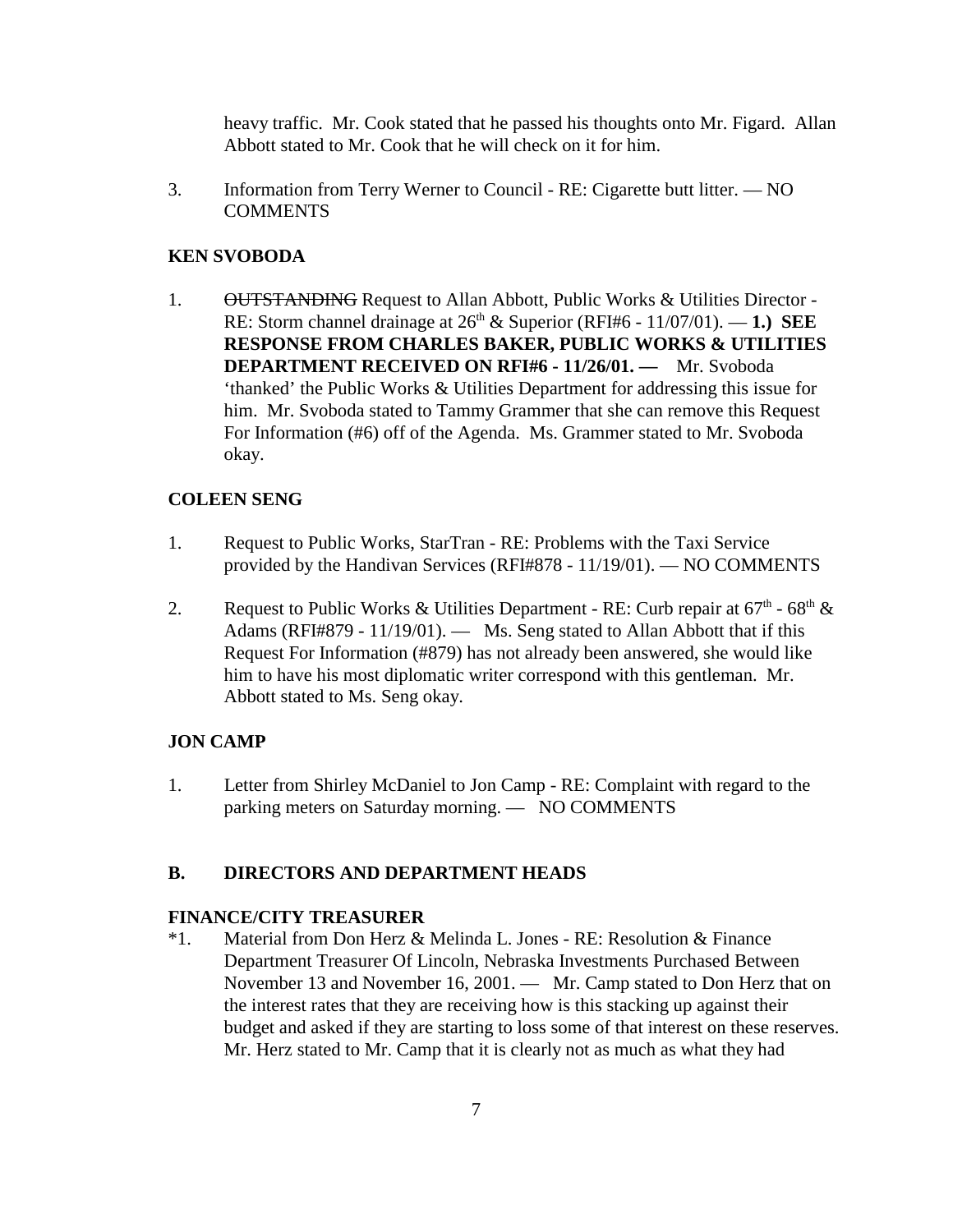budgeted he doesn't know exactly how much, but in fact they will probably be sharing that information at the Council Budget Retreat Meeting. Mr. Camp stated to Mr. Herz okay.

- 2. Material from Don Herz & Melinda J. Jones RE: Resolution & Finance Department treasurer Of Lincoln, Nebraska Investments Purchased Between November 19 and November 21, 2001. — (See discussion under "III. Correspondence-B. Directors and Department Heads - Finance/City Treasurer #\*1")
- 3. Material from Joan E. Ross, City Clerk & Melinda J. Jones, City Treasurer RE: Monthly City Cash Report & City of Lincoln-Pledged Collateral Statement - October 31, 2001. — NOTED WITHOUT COMMENTS

### **HEALTH DEPARTMENT**

- 1. NEWS RELEASE RE: Clean Sweep Kids Win First Place National Award Star City Holiday Parade Litter Free Effort Best In The Nation. — Ms. McRoy asked the Health Department if they wanted to talk about this award and stated that they will be performing on Saturday at the Star City Parade. Steve Beal stated to Council that's right, that in fact they will be in the parade on Saturday and Harry Heafer who heads up the "Keep Lincoln & Lancaster County Beautiful Program" has been doing a fantastic job over the years. Mr. Beal stated to Council that having the litter free event is part of the Star City Parade and as a result of that the Health Department's Program was submitted in and they received this National Recognition.
- 2. NEWS RELEASE RE: 185 Volunteers Make Star City Holiday Parade Litter Free. — NO COMMENTS

### **LIBRARY**

\*1. Director's Report - Lincoln City Libraries - Statistical Report - Monthly Categorical Report - Fund Balances - October 2001. — NOTED WITHOUT COMMENTS

### **PLANNING**

\*1. Annexation by Ordinance - Effective Date: November 20, 2001 - Ordinance No. 17927 - 275.63 Acres. — NOTED WITHOUT COMMENTS

### **PLANNING COMMISSION FINAL ACTION . . . . .**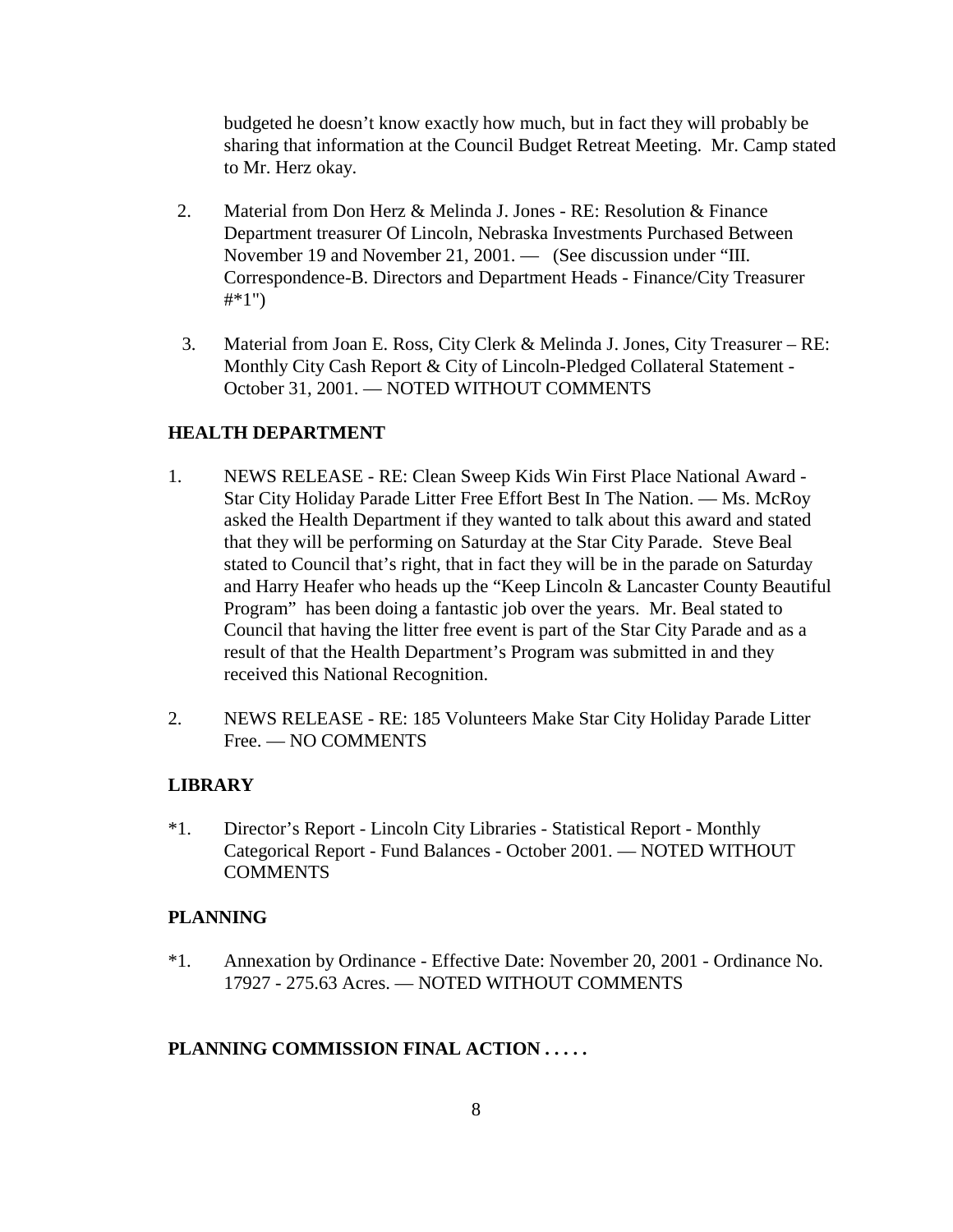- 1. Special Permit No. 1582A (Amendment to wireless facility fall zone No.  $69<sup>th</sup>$  & Seward Avenue - Resolution No. PC-00722. — NO COMMENTS
- 2. Special Permit No. 1947 (Wireless facility northeast of  $33<sup>rd</sup> \& ^{\circ}$  'O'' Streets) Resolution No. PC-00723. — NO COMMENTS
- 3. Special Permit No. 1949 (Child Care Facility -3341 Pioneers Blvd.) Resolution No. PC-00724. — NO COMMENTS
- 4. Special Permit No. 1950 (Wireless rooftop antenna Union Bank 6801 South 27<sup>th</sup> Street) Resolution No. PC-00725. — NO COMMENTS
- 5. Final Plat No. 01030 Corrected Hartland Homes East  $4<sup>th</sup>$  Addition (So. 84<sup>th</sup> & Old Cheney Road) Resolution No. PC-00726. — NO COMMENTS

#### **PUBLIC WORKS & UTILITIES DEPARTMENT**

- \*1. E-Mail from Scott Opfer to Kathy Weins, Salt Valley View Neighborhood RE: Warlick & Old Cheney. — NOTED WITHOUT COMMENTS
- \*2. Memo from Steve Masters RE: Negotiations on Moving the Water Reservoir from  $84<sup>th</sup>$  & Hwy 2. — NO COMMENTS
- 3. Public Works & Utilities Advisory RE: Sign Advisory. Mr. Cook stated to Allan Abbott that this is a 'Sign Advisory' and asked where does it go. Allan Abbott stated to Mr. Cook that this is handed out or put in the doorway, when they go through and there are signs in the right-of-way that they give this to the property owners. Mr. Abbott stated to Mr. Cook that they would put this advisory in the doorway, if the property owner wasn't at home.

Mr. Camp stated to Allan Abbott that he brought up the issue of posters/flyers on poles in the downtown area and he talked to Mike Merwick about it. Mr. Camp asked Mr. Abbott if there's a consideration on doing anything about all the signs around town on poles. Mr. Abbott stated to Mr. Camp 'no', that they can look into it.

4. Reports from Scott Opfer - RE: 1999-2000 Final Reports on the Traffic Studies, Evaluations and Intelligent Transportation Systems (ITS) Planning for Lincoln's Arterial Street System (Council copies placed in their Thursday packets on 11/29/01) (Copy of the Reports on file in the City Council Office). **—** Ms. McRoy stated to Council that they got a report on this issue before about a month and a half ago and asked Council if they wanted another Pre-Council Meeting on the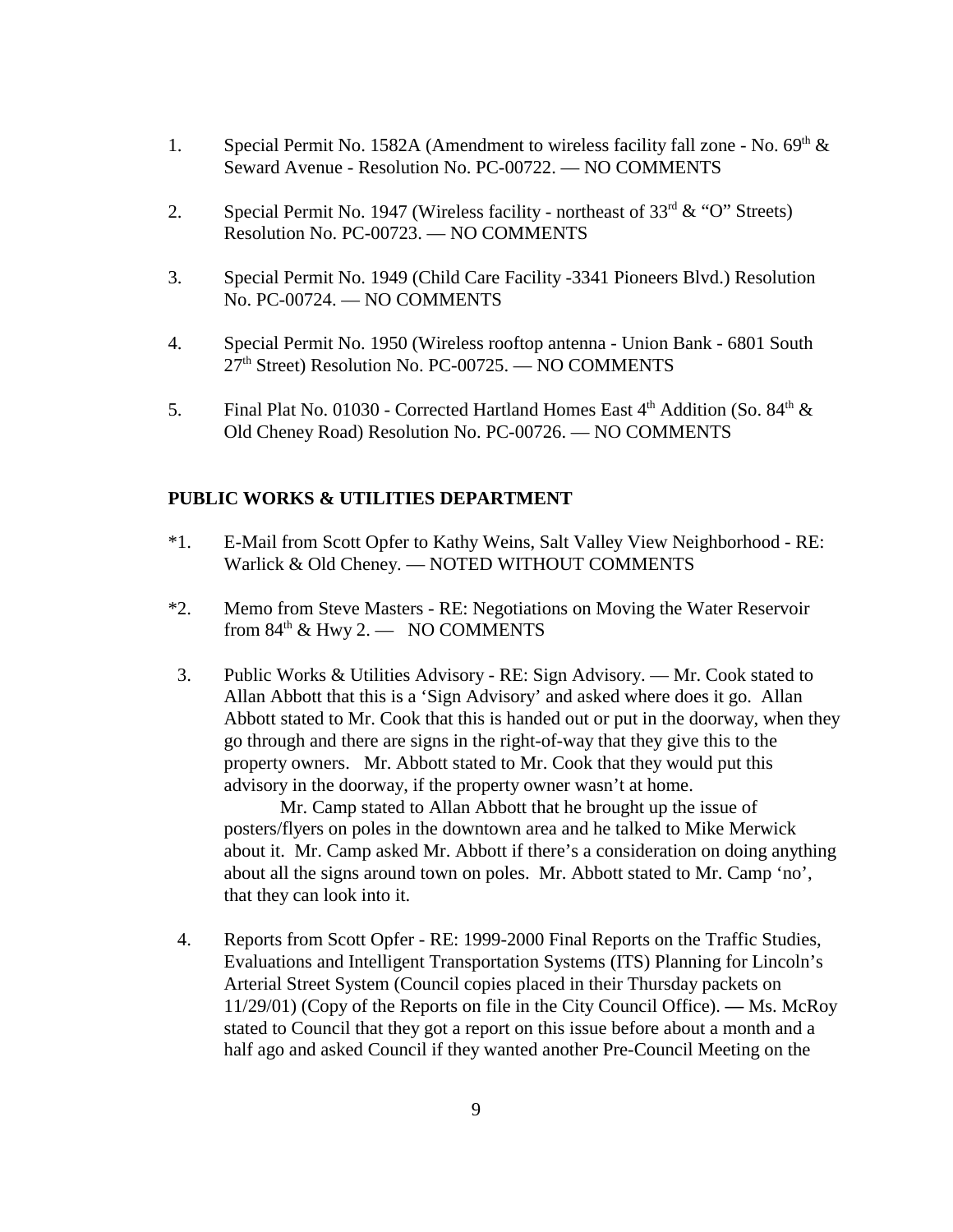Final Report. Council decided that they didn't need another Pre-Council Meeting on the Final Report.

### **WEED CONTROL AUTHORITY**

1. Combined Weed Program - City Of Lincoln - November 2001 Monthly Report - Noxious Weed Control Authority. — NOTED WITHOUT COMMENTS

### **C. MISCELLANEOUS**

- \*1. E-Mail from David T. Bentz RE: A recent discovery of his about an apparently new policy adopted between the Lincoln Police Department and Animal Control Office. — Ms. McRoy stated that Mr. Cook did a Request For Information on this E-Mail. Mr. Cook stated that since this gentleman was in his district he sent through a Request For Information on it.
- \*2. E-Mail from Tony Braga, Consumer Advocate RE: Equity of Access. NOTED WITHOUT COMMENTS
- \*3. E-Mail from Jim Johnson RE: Thanks to all seven of you for your spirited debate on redistricting. — NOTED WITHOUT COMMENTS
- \*4. E-Mail from Peggy Struwe, President of the Hawley Area Neighborhood Association - RE: Redistricting. — NOTED WITHOUT COMMENTS
- \*5. E-Mail from Dan Haase RE: Council v. Citizen Werner. NOTED WITHOUT **COMMENTS**
- \*6. Three E-Mail's RE: Citizens comments regarding Terry Werner's choice of subject matter at his news conference. — Mr. Friendt asked Ms. McRoy why are these E-Mail's not listed separately. Ms. McRoy stated to Mr. Friendt that she thinks generally when correspondences are on the same subject they put them together. Tammy Grammer stated to Mr. Friendt that's correct, so that's why she listed these E-Mail's like this.
- \*7. Letter from Brandon Chrastil RE: The Salt Creek Tiger Beetle. Ms. McRoy stated that they have a Pre-Council Meeting scheduled for December 17<sup>th</sup> to discuss this issue. Ann Harrell asked Ms. McRoy if she could let her know the time of the Pre-Council Meeting because the members of the Committee would like to know. Ms. Harrell stated to Ms. McRoy that they meet on Wednesday and she wasn't sure if they would be finished setting the schedule for December  $17<sup>th</sup>$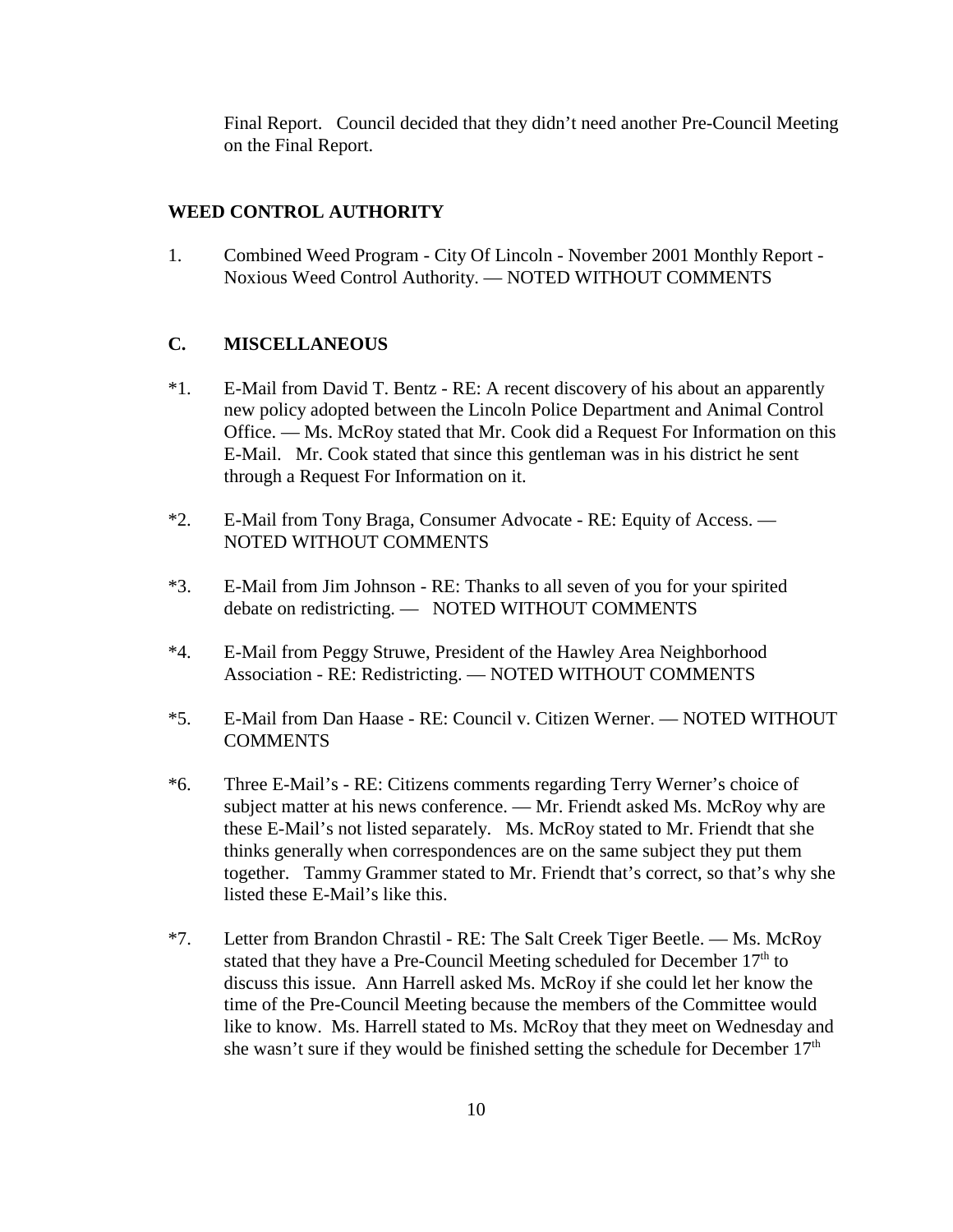by Wednesday morning. Ms. McRoy stated to Ms. Harrell that the Pre-Council schedule is pretty much set right now, unless they have something come in between now and Wednesday, but at this point and time she believes it is scheduled for 4:45 p.m. Ms. McRoy stated to Ms. Harrell that they had requested 15 minutes for it, but she can talk with Joan Ray about it. Ms. Harrell stated to Ms. McRoy okay. Discussion continued on this issue with comments and questions from the Council. After discussion, Ms. Harrell stated to Ms. McRoy that she thinks 30 minutes would be more appropriate for this Pre-Council Meeting. Ms. McRoy stated to Ms. Harrell okay, that she will let Joan Ray know.

- 8. Letter from Walter Hutchison, President Hutchison Beverages Inc. DBA Popeye's - RE: Yesterday 25 to 30 used car dealers joined the West "O" Business Association and passed a proposal to have that organization go on record endorsing the special permit to eliminate any setback for cars for sale - this would apply to all dealers on West"O". — Ms. McRoy stated that the Pre-Council Meeting on the H-3 Zoning is scheduled for December  $10<sup>th</sup>$  after their AllTel Tour, so they want to make sure that they get back in time to have this discussion. Mr. Cook stated that he wanted to make sure that the Planning Department received a copy of this letter. Ray Hill stated to Mr. Cook that 'yes', they did receive a copy of this letter.
- 9. Letter from Gregory S. Nielsen, Treasurer, Southfork Homeowners Association, Buckley, Sitzman & Nielsen, Certified Public Accountants – RE: The letter of October 30, 2001 from Roger A. Figard regarding the damages done to the property of Southfork Homeowners Association by the  $70<sup>th</sup>$  Street widening project is a feeble attempt to deny culpability. — Ms. McRoy asked Allan Abbott when are they going to resolve this issue because it appears that it has been going on for quite a while. Allan Abbott stated to Ms. McRoy the only thing that can be done is that Roger Figard is going to set up a meeting between him, the contractor and the Association and sit down and see if they can do it face-to-face instead of changing correspondence on it. Ms. McRoy asked Mr. Abbott to keep them updated on this issue. Mr. Abbott stated to Ms. McRoy okay.
- 10. E-Mail from Gerald & JoAnn Bartek RE: Pine Lake Neighborhood Opposed to the annexation , but wish to be accepted into the City with the stub roads remaining closed. — Ms. McRoy stated that they have received a couple of letters this week regarding this issue. Ms. McRoy asked Kathleen Sellman if the Comp. Plan Task Force has copies of the letters or should she forward the letters to her. Ms. Sellman stated to Ms. McRoy that she believes that they have copies of the letters. Ms. McRoy stated to Ms. Sellman okay.
- 11. Letter from Cy Miller to the Members of the Lincoln/Lancaster County Transportation Task Force — RE: Respectfully submitting the following thoughts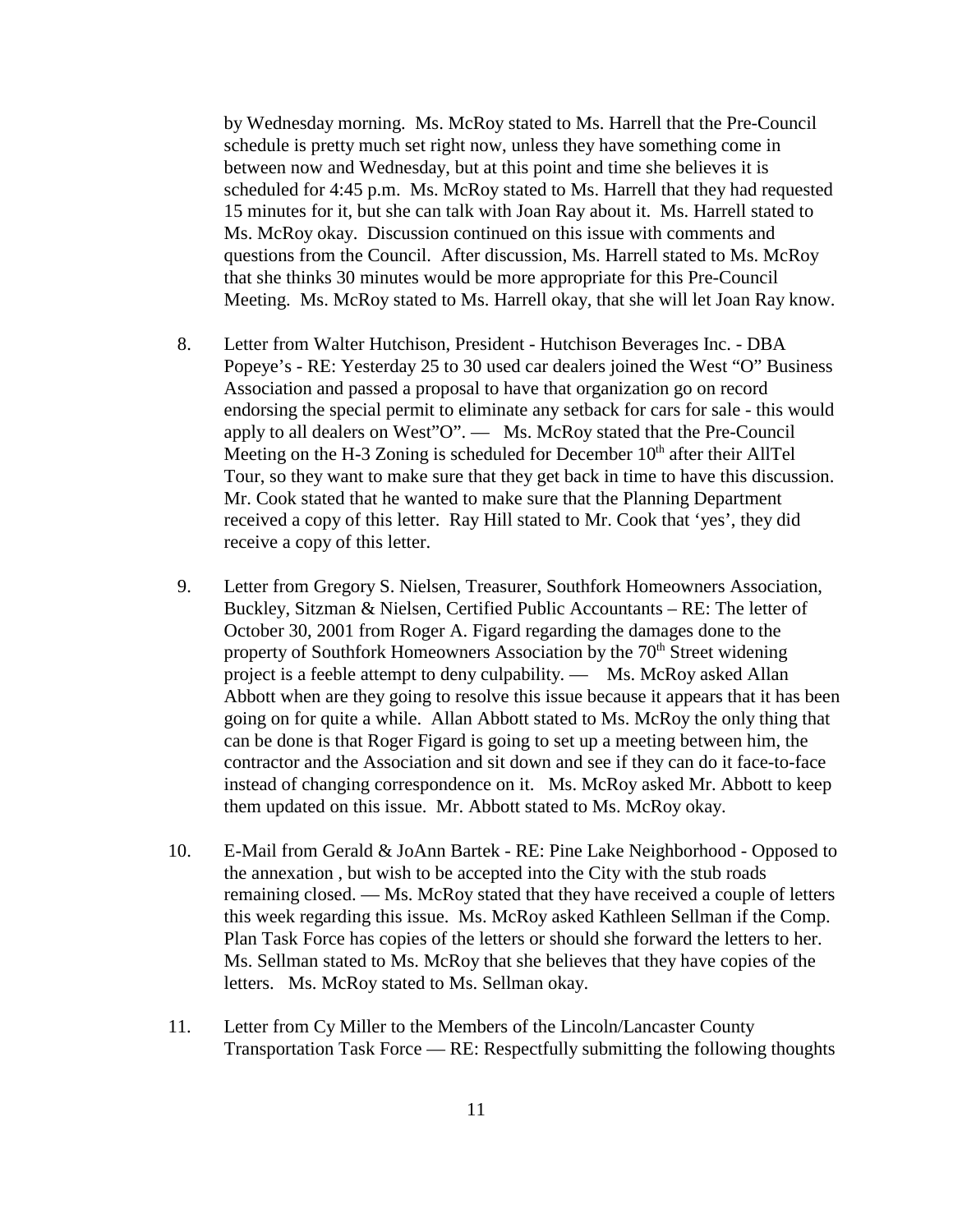for you to ponder as you consider the growth of Lincoln, the future movement of traffic and public transportation needs. — NOTED WITHOUT COMMENTS

- 12. Material from Bob McDowell, Owner, A-1 Pawn Shop (Letter also from other Lincoln Pawnbrokers) – RE: Hereby request the LMC, Section 5.34.050, and Section 5.42.070, be restored to the original language prior to the July 30, 2001 action by the Lincoln City Council, which allows pawn shops forms to be legibly written in ink, and which is identical to Nebraska State Statutes. — Ms. McRoy stated that they discussed this issue earlier. Ms. McRoy stated that she will call them and ask them when they could come in as a unit to the Public Session of a Council Meeting. (See that discussion under "I. Mayor")
- 13. E-Mail from Lisa J. Good RE: Found the site with the "zoning" regarding property at 3023 Arlington. — Ms. McRoy asked if somebody could answer this E-Mail. Ray Hill stated to Ms. McRoy that they are checking on it, that he thinks this deals with some privately owned land that happened to be zoned 'P' and they have been working with Clint Thomas to figure out just where the City ownership is in that general area. Mr. Hill stated that if it is privately owned it will have to be rezoned and indicated that he talked to the City Attorney's Office about it and they said that this would have to go through a change of zone process the same as any other change of zone to rezone it to a district, which will most likely be the same as doing a district as a surrounding land, which he believes is 'R-2' or 'R-4'. Mr. Hill stated to Ms. McRoy that they are checking on it and hope to have it resolved. Marc Wullschleger stated to Ms. McRoy that they are going to follow up on this matter.
- 14. E-Mail from Lyle Bigley RE: Has a lot of concerns about increase in traffic on Superior Street. — NOTED WITHOUT COMMENTS
- 15. E-Mail from Lyle Bigley RE: Has a question about eminent domain. Ms. McRoy asked Allan Abbott if someone from Traffic could answer this E-Mail. Ms. McRoy stated to Mr. Abbott that she talked to this gentleman before and so she thinks as Ms. Seng says they need a diplomatic writer. Mr. Abbott stated to Ms. McRoy that he hasn't seen the E-Mail yet, but they will respond to it. Ms. McRoy stated to Mr. Abbott that there were two E-Mail's along the same line. Mr. Abbott stated to Ms. McRoy okay. Ms. McRoy stated to Mr. Abbott that she would also like a copy of the response. Mr. Abbott stated to Ms. McRoy okay.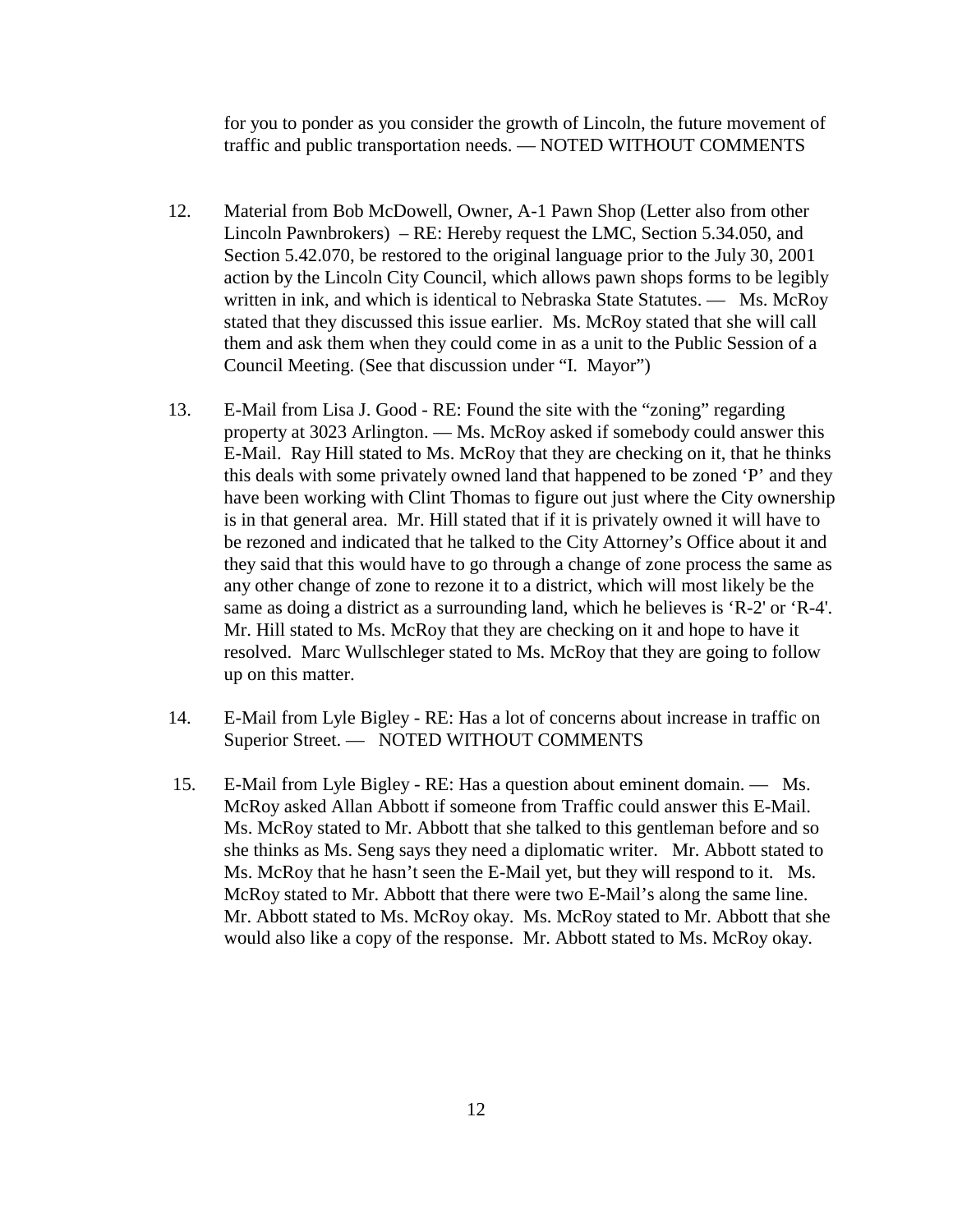[Mr. Cook, Vice-Chair read through the Director's Addendum (for November  $26<sup>th</sup>$ ) for Ms. McRoy, Chair]

# **ADDENDUM - (For November 26th - evening Council Meeting)**

# **I. MAYOR**

- 1. NEWS RELEASE RE: Mayor Announces Free Bus Rides For Parade New low-floor buses also dedicated. — NOTED WITHOUT COMMENTS
- 2. NEWS ADVISORY RE: Snow operation reports. NOTED WITHOUT COMMENTS
- 3. NEWS RELEASE RE: Traffic Accident Statistics For 2000 Released. NOTED WITHOUT COMMENTS

# **II. CITY CLERK - NONE**

# **III. CORRESPONDENCE**

- **A. COUNCIL REQUESTS NONE**
- **B. DIRECTORS AND DEPARTMENT HEADS NONE**

# **C. MISCELLANEOUS**

- 1. Letter from Lela Knox Shanks to Lincoln Journal Star, Letter-to-the Editor RE: To give full support to Councilman Terry Werner for his comprehensive statement  $(11/20/01)$  condemning the terrorist act of Sept.  $11<sup>th</sup>$ . — NOTED WITHOUT COMMENTS
- 2. E-Mail from Sharon R. Nemeth RE: 7 Council Districts. NOTED WITHOUT **COMMENTS**
- 3. E-Mail from Daniel F. Moravec, Jr., M.D. & Margaret A. Moravec, M.D. RE: Writing to express opposition to opening  $80<sup>th</sup>$  Street and Northshore stub roads. — NOTED WITHOUT COMMENTS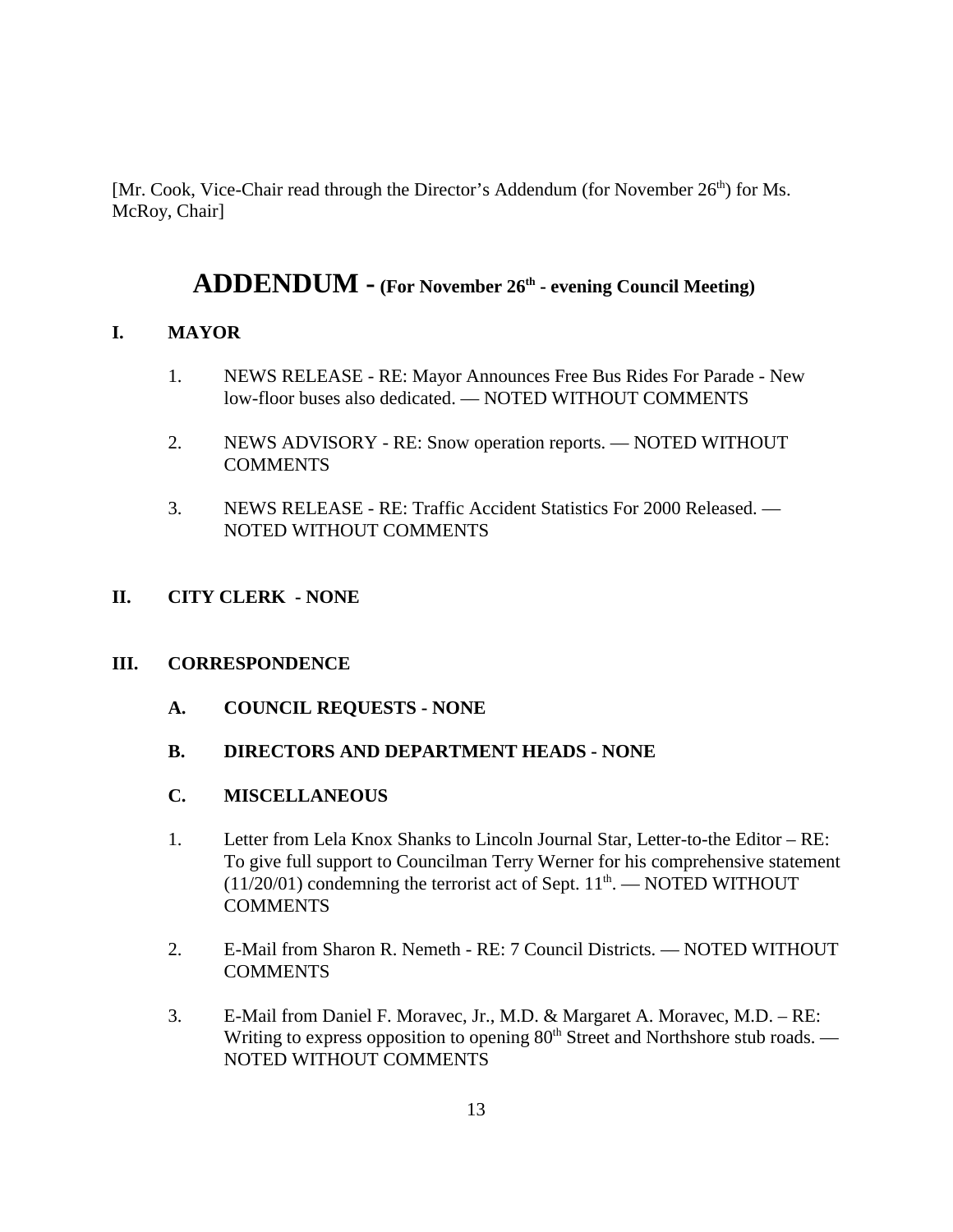[Mr. Cook, Vice-Chair read through the Director's Addendum (for December 3rd) for Ms. McRoy, Chair]

# **ADDENDUM - (For December 3rd)**

### **I. MAYOR**

1. NEWS RELEASE - RE: New School Speed Zone Lights Operational. — NOTED WITHOUT COMMENTS

#### **II. CITY CLERK - NONE**

#### **III. CORRESPONDENCE**

**A. COUNCIL REQUESTS - NONE**

#### **B. DIRECTORS AND DEPARTMENT HEADS**

#### **HEALTH DEPARTMENT**

1. NEWS RELEASE - RE: Flu Immunization Now Available To All. — NOTED WITHOUT COMMENTS

#### **C. MISCELLANEOUS**

1. E-Mail from Alan Hersch - RE: LES Board Appointments. — NOTED WITHOUT COMMENTS

### **IV. DIRECTORS**

**CITIZEN INFORMATION CENTER -** Diane Gonzolas stated to Council that they are initiating a design change on the Website, which if it isn't up already, it will be soon. Ms. Gonzolas stated to Council that it is just some initiative design changes to update the look of it and they do have a group working on the context changes and those have not been done yet. Ms. Gonzolas stated to Council, so if they get on the Interlinc today and notice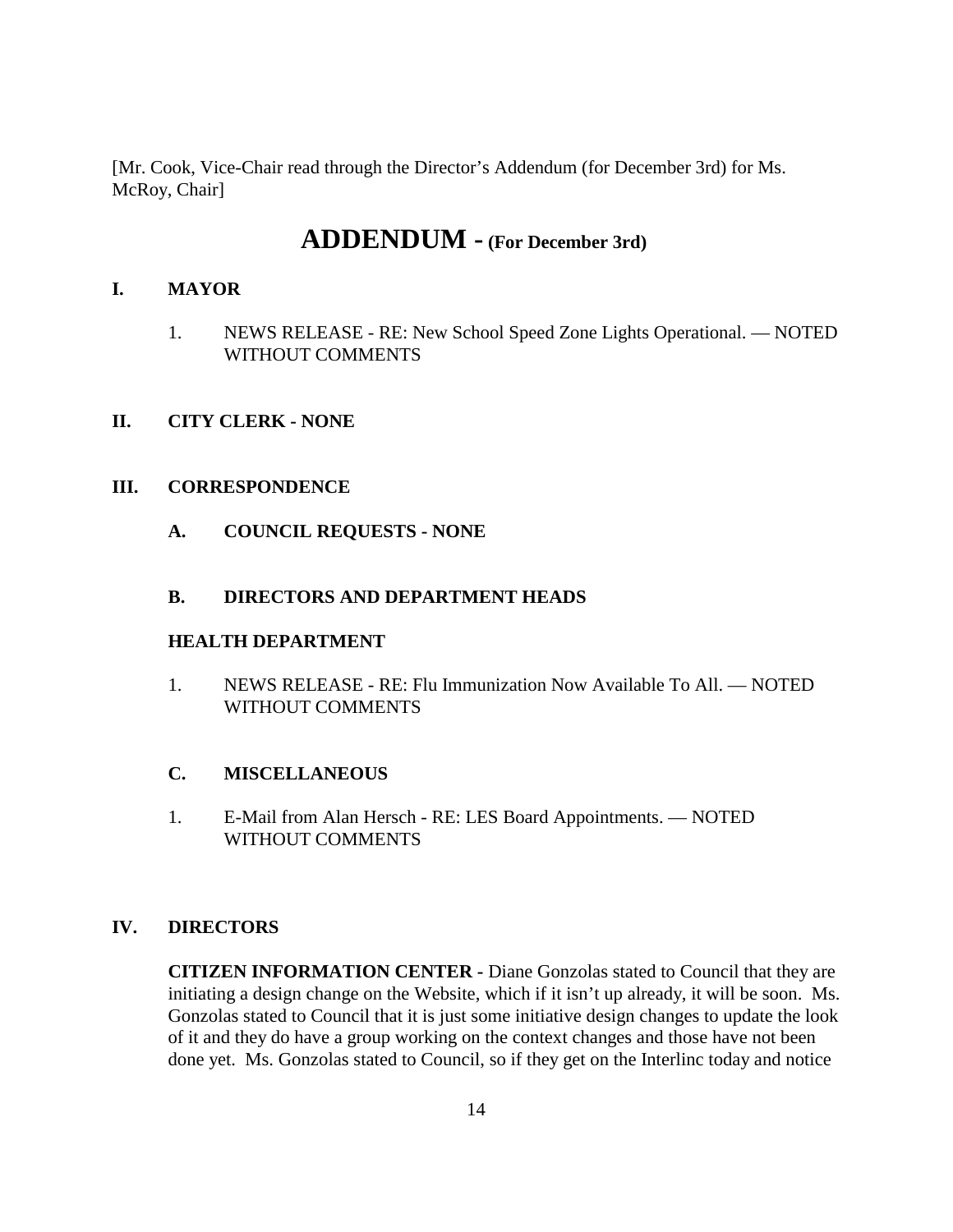that it is a little different that it is supposed to, but they should be able to find everything the way they used to find it. Ms. Gonzolas stated to Council the group that's working on it is looking at making it easier for people to find things on the Websites. Ms. Gonzolas stated to Council that they hope to have a complete process done by May, so for right now they do have a different look to it. Ms. Gonzolas stated to Council if they have any problems getting any where on the sites or any other problems with it, just give her a call and they will try to get it resolved.

**URBAN DEVELOPMENT DEPARTMENT -** Marc Wullschleger stated to Council that he did pass around to them a Newsletter that they got from the Nebraska Department Of Labor. [Hand-out regarding Nebraska WorkForce Development - Department Of Labor-Nebraska Labor Area Summary-October 2001]. Marc Wullschleger went over the hand-out with Council. [Copy of this Newsletter is on file in the City Council Office]

**BUILDING & SAFETY DEPARTMENT -** Mike Merwick stated to Council that he has three things that came from the Council. Mr. Merwick stated to Council that one was about a problem with 1140 W. Harvest, that they dug a basement and didn't have it filled in and the wall was eroding. Mr. Merwick indicated to Council that they have taken care of it and the basement has been filled back in.

Mr. Merwick stated to Council that another one was about  $7<sup>th</sup>$  & P Street on the junk cars behind the "Creamery" building. Mr. Merwick stated to Council that they have contacted the owner about the two old junk cars that they were storing there and the junk cars are going to be removed.

Mr. Merwick stated to Council that another one was about  $58<sup>th</sup>$  & Seward on vacating the alley, which is on their Agenda for today. Mr. Merwick stated to Council that when they went about  $\frac{1}{2}$  a block away that at 58<sup>th</sup> & Seward the property has been fenced and indicated that the abutting property owner thought that once the street was vacated the property went back to them. Mr. Merwick stated to Council that they contacted the Public Works & Utilities Department and they are working with Lincoln Drywalls to get them to purchase that property from the City. Mr. Merwick stated to Council so these three things have been taken care of. Ms. McRoy 'thanked' Mr. Merwick for moving quickly on the W. Harvest issue and stated that she appreciates it.

**HEALTH DEPARTMENT -** Steve Beal stated to Council that the Board of Health will have their Annual Meeting on January  $8<sup>th</sup>$  and they will get a special notice out to them about it. Mr. Beal stated to Council that they are not having the full blown big Public Health Conference at that time, that they will be having it during Public Health Week in April. Mr. Beal stated to Council that on January  $8<sup>th</sup>$ , they will be having a discussion around Public Health Policy Issues and the Council, the County Board and the Mayor will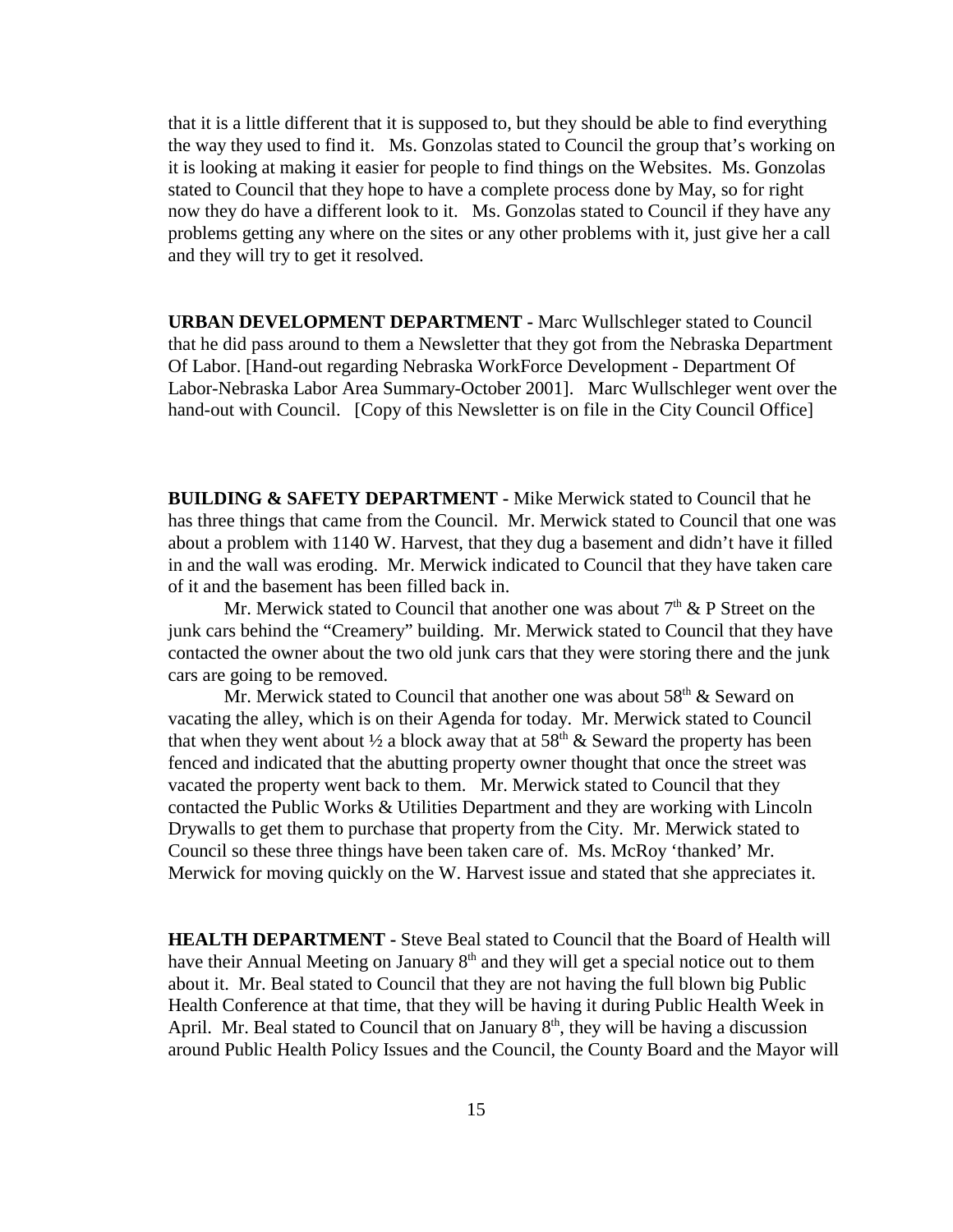be invited to it. So, it will be a smaller group at that time in January with the larger Conference being held in April. Ms. McRoy 'thanked' Steve Beal for this information and stated that they look forward to their invitations.

#### **V. CITY COUNCIL MEMBERS**

### **TERRY WERNER**

Mr. Werner stated to Dana Roper that he has a question about our Theater Policy and asked how vulnerable to a lawsuit is that policy if someone was to challenge it. Dana Roper stated to Mr. Werner that he's not sure, that he will take a look at it.

#### **COLEEN SENG**

Ms. Seng stated that she wanted to tell the Planning Department 'Thank-You' for all of their work on the Comp. Plan., that a lot of them attended various meetings and the meetings were all good.

#### **GLENN FRIENDT - NO COMMENTS**

#### **JONATHAN COOK**

Mr. Cook stated that he has a question for the Public Works & Utilities Department about sidewalks. Mr. Cook stated to the Public Works & Utilities Department that they ordered in some sidewalks a year ago or so and someone had asked him about how many of the sidewalks have actually been put in. So, he was wondering how long of time do they give people and what do they do if they don't put them in and asked what's the procedure. Discussion continued with Council and Allan Abbott on this issue. After discussion, Mr. Cook asked Mr. Abbott if he could give them a listing of which sidewalks have been installed and which ones haven't been installed yet and what the status is on those projects. Mr. Abbott stated to Mr. Cook that 'yes', he can get them a list.

#### **JON CAMP**

Mr. Camp stated to the Planning Department that there is a Cell Tower that may be coming up at  $84<sup>th</sup>$  & South Street, that he would appreciate it if they would keep him posted on it. Kathleen Sellman stated to Mr. Camp that 'yes', they will make sure he knows about it.

Mr. Camp stated to Dana Roper and the Health Department that he really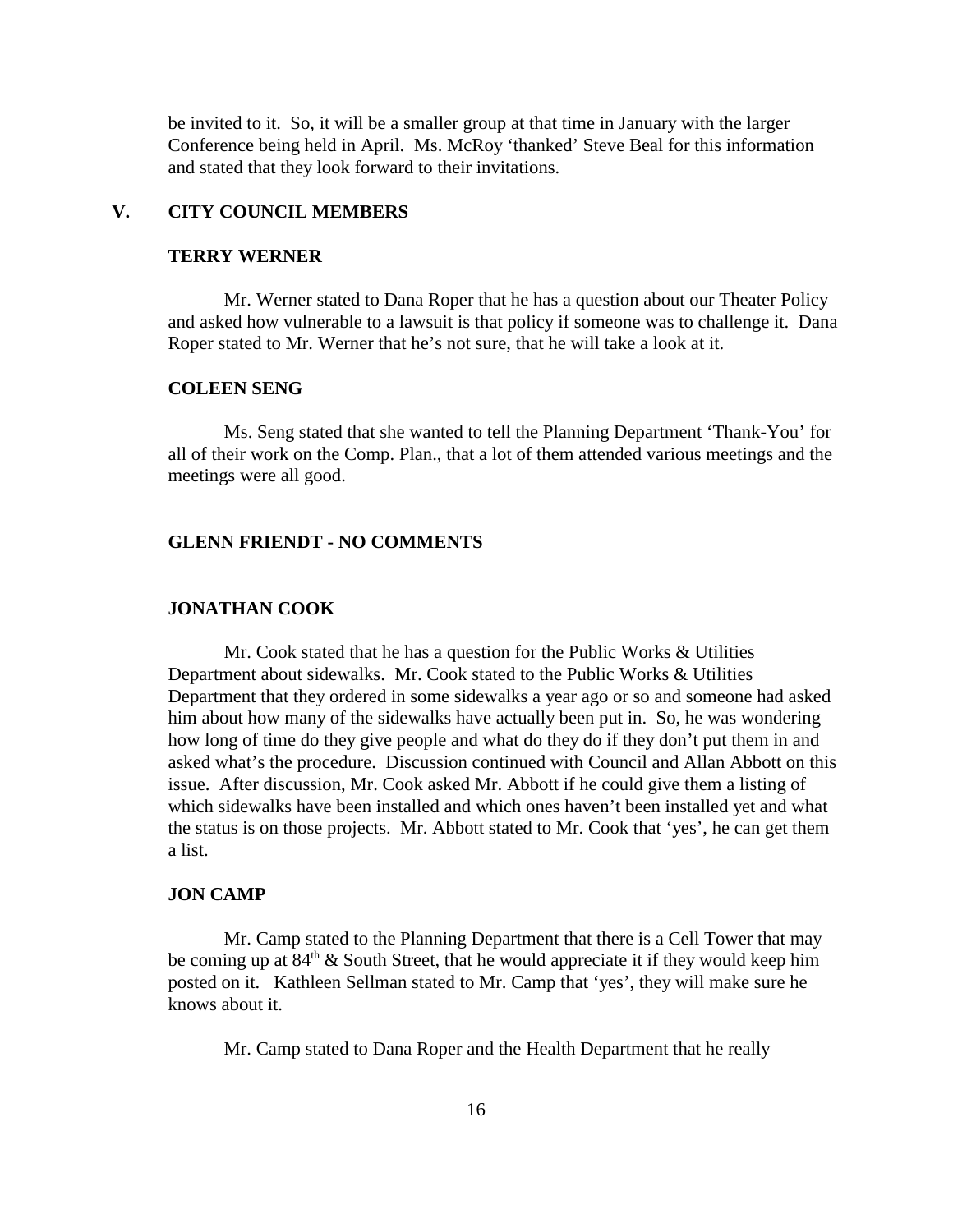appreciated all of their work on the Tattooing Legislation. Mr. Camp stated that they received another E-Mail from Donna Brophy regarding this issue. Mr. Camp stated that during the course of all of this activity he has been contacted by at least one Tattoo Piercing supporting the Legislation on it. Mr. Camp stated that Scott Holmes sent him something the other day and mentioned that it could take a long time, but he would like to really push it because he thinks there is a desire here to take some action and so he would like it not to get caught up in an Administrative delay. Mr. Camp asked Steve Beal to pass this information on. Mr. Beal stated to Mr. Camp that he will pass this information on.

Mr. Camp stated that he would like to also 'thank' the Law Department for the draft of Legislation on the semi trailers in neighborhoods that they have on their Agenda for  $1<sup>st</sup>$  Reading today.

Mr. Camp 'thanked' Allan Abbott for his work with John Carlson and indicated that he appreciated it.

#### **KEN SVOBODA**

Mr. Svoboda stated to Dana Roper that apparently Rick Peo has been requested to review the H-3 Zoning changes or potential changes and asked Mr. Roper if Mr. Peo could get those to them as soon as possible, so that they have it in their Thursday packet prior to the Pre-Council Meeting. Mr. Svoboda stated to Mr. Roper that he would appreciate it.

### **VI. MEETING ADJOURNED AT 12:07 P.M.**

#### **\*HELD OVER FROM NOVEMBER 26, 2001.**